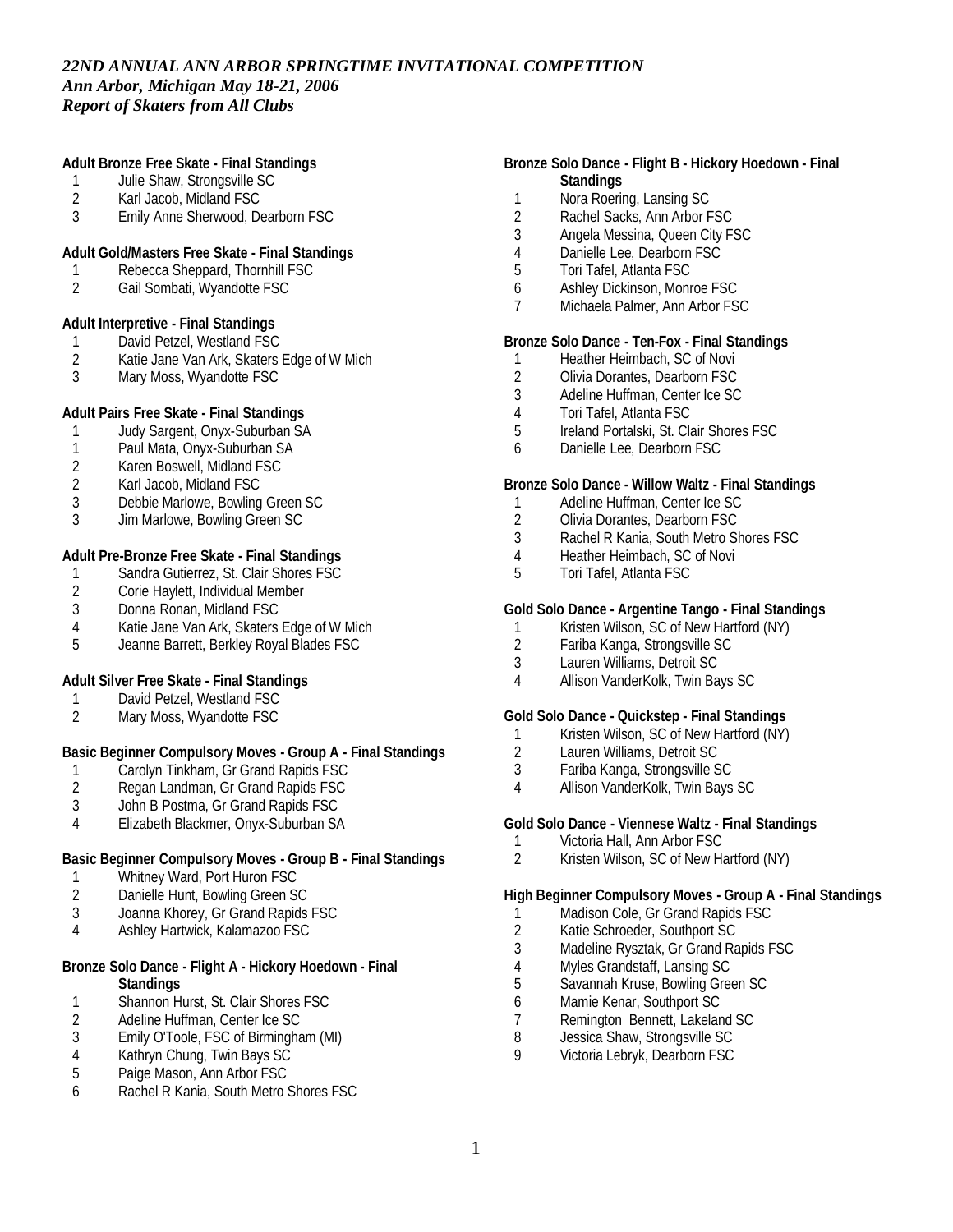**High Beginner Compulsory Moves - Group B - Final Standings**

- 1 Alexandra McPherson, Ann Arbor FSC
- 2 Rachel Westphal, Midland FSC<br>3 Kimberly Scott. Gr Grand Rapid:
- 3 Kimberly Scott, Gr Grand Rapids FSC
- 4 Lauryn Rumisek, Gr Grand Rapids FSC
- 5 Hannah Lentz, Lansing SC
- 6 Chloe Grignon, Wyandotte FSC
- 7 Jaycie Raby, Garden City FSC
- 8 Carolyn Dabrowa, Farmington Hills FSC
- 9 Kayla Anderson, North Suburban FSC
- 10 Ellana Collins, SC of Novi

**High Beginner Compulsory Moves - Group C - Final Standings**

- 1 Annette Postma, Gr Grand Rapids FSC
- 2 Lauren Budnick, Garden City FSC
- 3 Eden Ehlers, Lansing SC
- 4 Zoe Maish, ISC of Indianapolis
- 5 Abbey Maxbauer, Ann Arbor FSC
- 6 Jennifer Millisor, Skaters Edge of W Mich
- 7 Abigail Mohrmann, Ann Arbor FSC
- 8 Allison Freeman, Onyx-Suburban SA

**High Beginner Compulsory Moves - Group D - Final Standings**

- 1 Samantha Harrison, Gr Grand Rapids FSC
- 2 Klabera Komini<br>3 Elizabeth Decke
- Elizabeth Decker, Monroe FSC
- 4 Rachel Umanskiy, Farmington Hills FSC<br>5 Caelin Runvon. Twin Bays SC
- 5 Caelin Runyon, Twin Bays SC
- 6 Laina Culley, Strongsville SC
- 7 Bailey Hoffman, Skaters Edge of W Mich
- 8 Tessa Dupes, Port Huron FSC
- 9 Keeley Erhardt, Ann Arbor FSC

**High Beginner Free Skate - Group A - Final Standings**

- 
- 1 Octavia Renke, Troy Academy of FS<br>2 Savannah Kruse, Bowling Green SC
- 2 Savannah Kruse, Bowling Green SC<br>3 Madeline Rysztak. Gr Grand Rapids Madeline Rysztak, Gr Grand Rapids FSC
- 
- 4 Maria Mulligan, Port Huron FSC<br>5 Kimberly Scott, Gr Grand Rapids 5 Kimberly Scott, Gr Grand Rapids FSC
- 6 Rachel Westphal, Midland FSC
- 7 Chloe Grignon, Wyandotte FSC
- 8 Mamie Kenar, Southport SC
- 9 Kayla Anderson, North Suburban FSC

**High Beginner Free Skate - Group B - Final Standings**

- 1 Alexis Berry, Ann Arbor FSC<br>2 Meredith Bauer, SC of Novi
- Meredith Bauer, SC of Novi
- 3 Niki Polce, TSX SA
- 4 Katie Schroeder, Southport SC<br>5 Zoe Maish, ISC of Indianapolis
- 5 Zoe Maish, ISC of Indianapolis
- 6 Hannah Lentz, Lansing SC
- 7 Lauryn Rumisek, Gr Grand Rapids FSC
- 8 Jaycie Raby, Garden City FSC
- 9 Jennifer Millisor, Skaters Edge of W Mich

### **High Beginner Free Skate - Group C - Final Standings**

- 1 Susanna Keller, Garden City FSC
- 2 Melinda Hammond, SC of Novi<br>3 Caelin Runyon. Twin Bays SC
- 3 Caelin Runyon, Twin Bays SC
- 4 Shoshana Zygelman, Detroit SC
- 5 Annette Postma, Gr Grand Rapids FSC
- 6 Lauren Budnick, Garden City FSC
- 7 Rachel Umanskiy, Farmington Hills FSC
- 8 Emily Roberts, SC of Novi
- 9 Laina Culley, Strongsville SC

**High Beginner Free Skate - Group D - Final Standings**

- 1 Dakota Jones, Detroit SC
- 2 Alexis Lastomirsky, Troy Academy of FS
- 3 Samantha Harrison, Gr Grand Rapids FSC
- 4 Emily O'Toole, FSC of Birmingham
- 5 Elizabeth Decker, Monroe FSC
- 6 Kelly Wilton, SC of Novi
- 7 Tessa Dupes, Port Huron FSC
- 8 Bailey Hoffman, Skaters Edge of W Mich
- 9 Courtney Dusseau, Monroe FSC

**High Original Dance - Final Standings**

- 1 Kristen Wilson, SC of New Hartford (NY)
- 2 Emmy Weinert, Ann Arbor FSC
- 3 Ally Martin, Columbus FSC
- 4 Brittany Marshall, Atlanta FSC

**Intermediate Free Skate - Group A - Final Standings**

- 1 Cassie Andrews, Indiana/World SA<br>2 Alexis Blodgett, Lakeland SC
- 2 Alexis Blodgett, Lakeland SC
- 3 Danielle Kwiatkowski, St. Clair Shores FSC
- 4 Carly Poremba, Strongsville SC
- 5 Heather McDonald, Southport SC
- 6 Katharine Huntley-Bachers, Winterhurst FSC
- 7 Sarah Lawson, Columbus FSC<br>8 Alexandria Carr. Ann Arbor FSC
- 8 Alexandria Carr, Ann Arbor FSC
- 9 Madeline Young, Detroit SC
- 10 Kendall Calcaterra, Onyx-Suburban SA
- 11 Cara Borkowski, Strongsville SC
- 12 Jamey Little, Detroit SC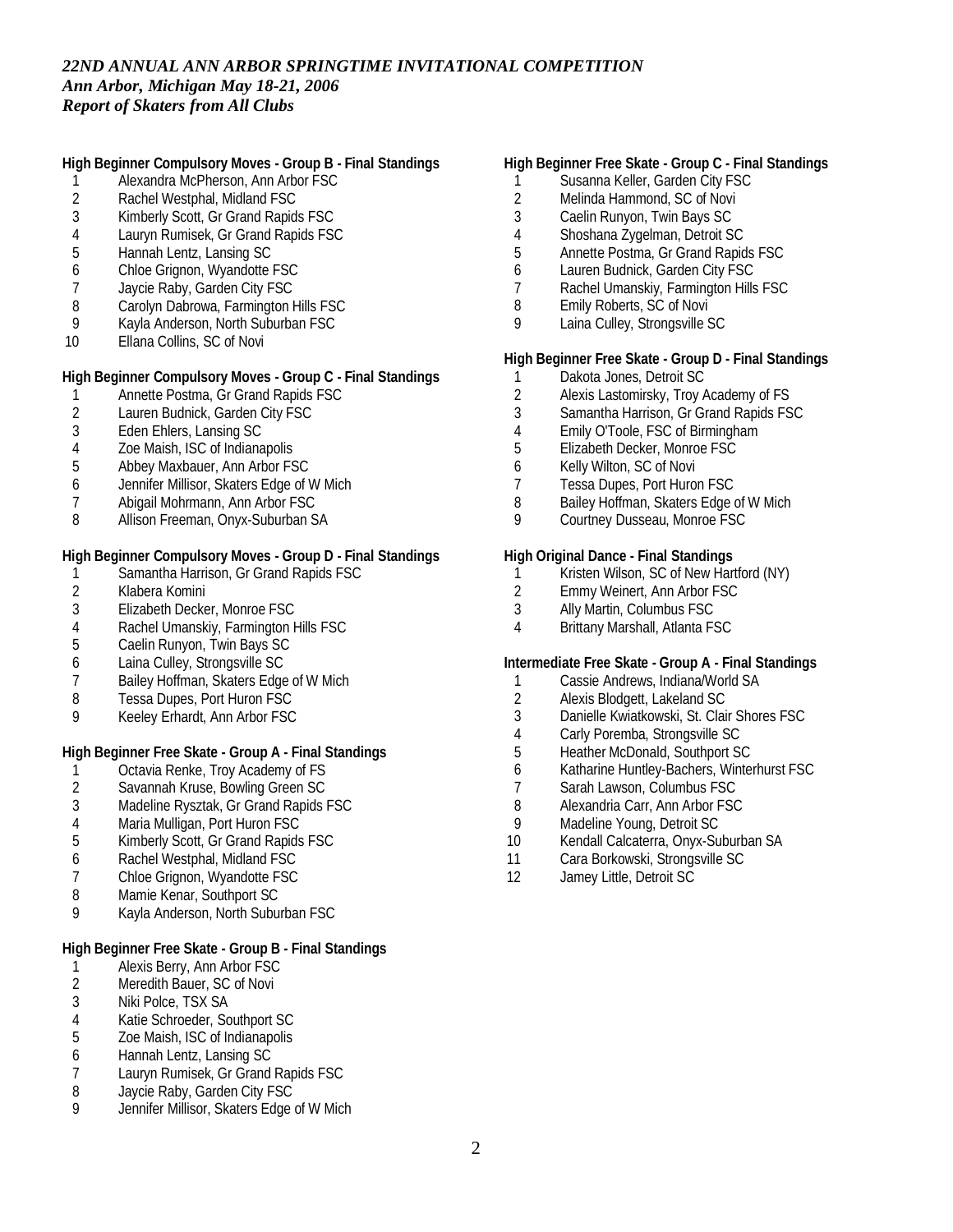**Intermediate Free Skate - Group B - Final Standings**

- 1 Catherine Lepkowski, Lakeland SC<br>2 Sarabeth Perry, Detroit SC
- 2 Sarabeth Perry, Detroit SC<br>3 Audrey Winter. Gr Grand R
- Audrey Winter, Gr Grand Rapids FSC
- 4 Connie Ly, Lansing SC<br>5 Kelsie Neal, Strongsville
- 5 Kelsie Neal, Strongsville SC
- 6 Veronica Hochstein, St. Clair Shores FSC
- 7 Kelsey Velie, Skaters Edge of W Mich
- 8 Natalia Roberts, Berkley Royal Blades FSC<br>9 Anna Kulijan, Ann Arbor FSC
- 9 Anna Kuljian, Ann Arbor FSC
- 10 Taylor Wiedemann, Detroit SC
- 11 Miriam Lipman, Onyx-Suburban SA<br>12 Ally Vanderklok. Lake Effect FSC
- Ally Vanderklok, Lake Effect FSC
- 13 Rachel Endres, Kalamazoo FSC

### **Intermediate Free Skate - Group C - Final Standings**

- 1 Farah Sheikh, Detroit SC<br>2 Katie Welz, Wagon Whee
- Katie Welz, Wagon Wheel FSC
- 3 Elisabeth McDonald, Cleveland SC
- 4 Cyara Hotopp, Columbus FSC
- 5 Alicia Hsu, Nashville FSC
- 
- 6 Kelsey Wright, Lansing SC
- 7 Kaci Brandt, Woodbine Winter Club<br>8 Katelyn Walter, Garden City FSC Katelyn Walter, Garden City FSC
- 9 Kathryn Singer, Strongsville SC
- 10 Stephanie Wotton, Lakeland SC
- 11 Bethany Bonenfant, Detroit SC
- 12 Colleen Clancy, Kalamazoo FSC
- 13 Emily Laughlin, Bowling Green SC
- 14 Shannon Essad, Onyx-Suburban SA

**Intermediate Free Skate - Group D - Final Standings**

- 1 McKinzie Daniels, Springfield FSC
- 2 Meleah Hansen, Strongsville SC
- 3 Lauren Ko, Detroit SC
- 4 Meghan Erikson, Detroit SC
- 5 Heather Buckner, Nashville FSC
- 6 Brittany Lampe, FSC of Madison
- 7 Lexi DeNio, Lakeland SC
- 8 Tessa Yoder, Center Ice SC
- 9 Maria Santiago, Southport SC
- 10 Amanda Sutton, SC of Novi
- 11 Chelsea Graham, SW Michigan SC
- 12 Stephany Morgan, Onyx-Suburban SA
- 13 Brittany Marshall, Atlanta FSC
- 14 Hannah Decker, Lansing SC

### **Intermediate Free Skate - Group E - Final Standings**

- 1 Katrina Weber, DuPage FSC<br>2 Chelsea Christopher, Strongs
- 2 Chelsea Christopher, Strongsville SC<br>3 Carrie Fredin. Northern Ice FSC
- Carrie Fredin, Northern Ice FSC
- 4 Sarah Cifaldi, Detroit SC
- 5 Trudy Wu, Columbus FSC
- 6 Rachel Seurer, FSC of Madison
- 7 Emily Montreuil, St. Clair Shores FSC
- 
- 8 Caroline Knoop, Shaker FSC<br>9 Frika Krol. Onvx-Suburban S*i* 9 Erika Krol, Onyx-Suburban SA
- 10 Morgan Brandt, Lakeland SC
- 11 Charlotte Lichtman, Arctic FSC
- 12 Kristen Ludwig, Queen City FSC
- 13 Macy Shroyer, Lansing SC
- 14 Malky Berlin, Detroit SC
- 15 Danielle DePompei, Garfield Heights FSC

#### **Intermediate Free Skate - Group F - Final Standings**

- 1 Kali Smith, Strongsville SC
- 2 Mikenzie Frost, Detroit SC
- 3 Chelsea Naumann, St. Clair Shores FSC
- 
- 4 Jacqueline Stoner, Onyx-Suburban SA<br>5 Kelli Cichanofsky, Wagon Wheel FSC 5 Kelli Cichanofsky, Wagon Wheel FSC
- 6 Christie Kievit, Queen City FSC
- 7 Olivia Nixon, Lakeland SC<br>8 Alvssa Skinner, Onvx-Subi
- 8 Alyssa Skinner, Onyx-Suburban SA<br>9 Megan Lepkowski, Lakeland SC
- Megan Lepkowski, Lakeland SC
- 10 Abigail Shelton, Winterhurst FSC
- 11 Anna-Sophia Dawson, ISC of Indianapolis
- 12 Elizabeth Ritenour, Center Ice SC
- 13 Paige Hamilton, Columbus FSC
- 14 Erin Carleton, Lansing SC

**Intermediate Free Skating - FINAL - Final Standings**

- 
- 1 Katrina Weber, DuPage FSC<br>2 Chelsea Christopher, Strongs 2 Chelsea Christopher, Strongsville SC<br>3 Katie Welz, Wagon Wheel FSC
- Katie Welz, Wagon Wheel FSC
- 4 Cassie Andrews, Indiana/World SA<br>5 Farah Sheikh, Detroit SC
- 5 Farah Sheikh, Detroit SC
- 6 Catherine Lepkowski, Lakeland SC
- 7 Lauren Ko, Detroit SC
- 8 Sarabeth Perry, Detroit SC
- 9 Elisabeth McDonald, Cleveland SC
- 10 McKinzie Daniels, Springfield FSC
- 11 Carrie Fredin, Northern Ice FSC
- 12 Mikenzie Frost, Detroit SC
- 13 Kali Smith, Strongsville SC
- 14 Audrey Winter, Gr Grand Rapids FSC
- 15 Danielle Kwiatkowski, St. Clair Shores FSC
- 16 Meleah Hansen, Strongsville SC
- 17 Chelsea Naumann, St. Clair Shores FSC
- 18 Alexis Blodgett, Lakeland SC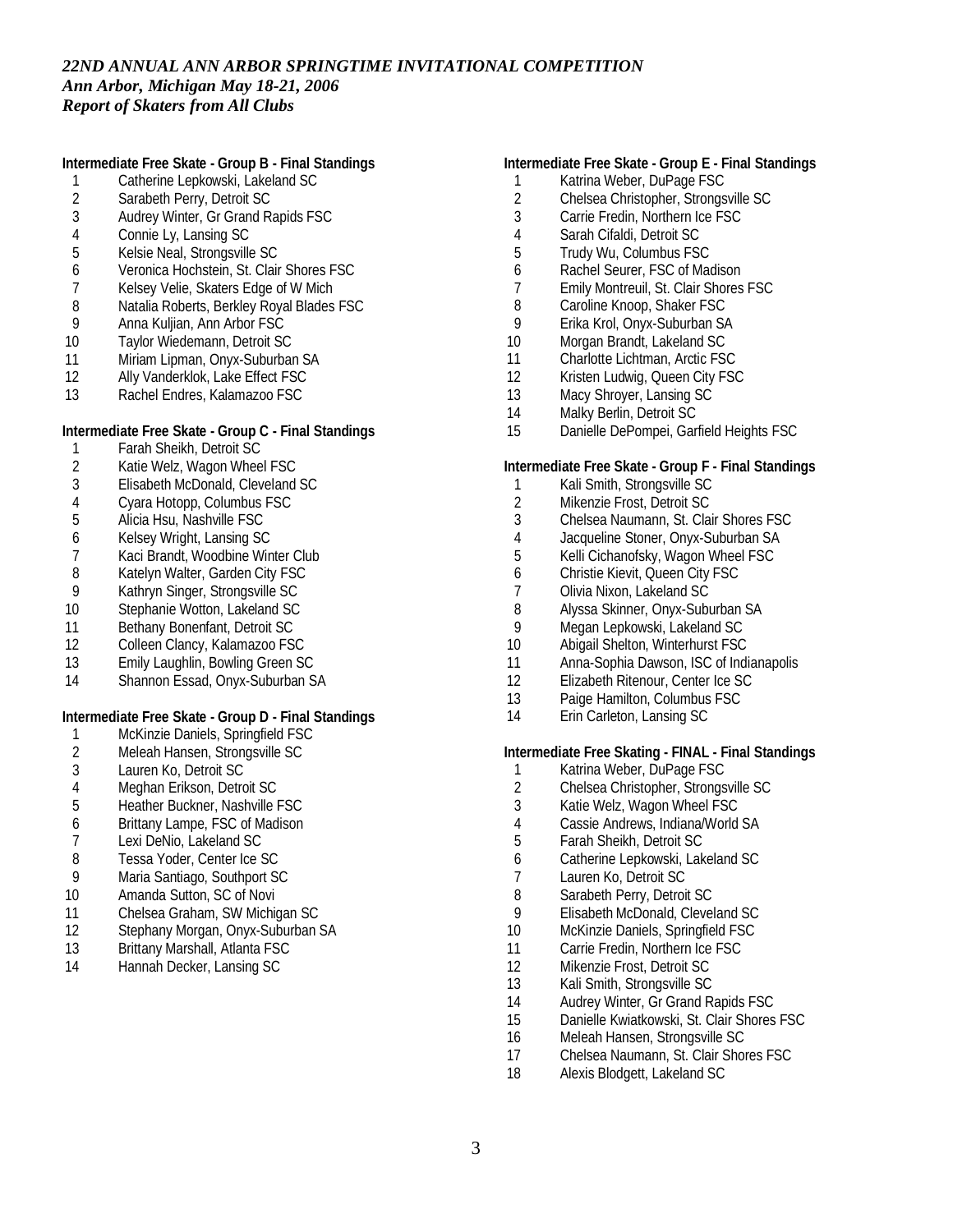**Intermediate Men Free Skate - Final Standings**

- 1 Zachariah Szabo, Strongsville SC<br>2 Maverick Equia, DuPage FSC
- 2 Maverick Eguia, DuPage FSC<br>3 Rvan Hartley, Oueen City FSC
- 3 Ryan Hartley, Queen City FSC
- 4 Nicholas Anderson, Indiana/World SA<br>5 Troy Tomasello, Strongsville SC
- 5 Troy Tomasello, Strongsville SC
- 6 Jared Weiss, St. Clair Shores FSC
- 7 Davis Nixon, Lakeland SC
- 8 Jordan Griffin, Queen City FSC<br>9 William Crawford, Lakeland SC 9 William Crawford, Lakeland SC
- 
- 10 Dylan DeWitt, Lansing SC 11 Joshua Posan, Center Ice SC
- 12 Jaffri Ahmad, Ann Arbor FSC

### **Intermediate Men Short Program - Final Standings**

- 1 Zachariah Szabo, Strongsville SC<br>2 Rvan Hartlev, Queen City FSC
- 
- 2 Ryan Hartley, Queen City FSC<br>3 Maverick Equia, DuPage FSC Maverick Eguia, DuPage FSC
- 4 Troy Tomasello, Strongsville SC
- 5 Jared Weiss, St. Clair Shores FSC
- 
- 6 Nicholas Anderson, Indiana/World SA
- 7 William Crawford, Lakeland SC<br>8 Dylan DeWitt, Lansing SC
- 8 Dylan DeWitt, Lansing SC<br>9 Joshua Posan, Center Ice Joshua Posan, Center Ice SC
- 10 Davis Nixon, Lakeland SC
- 11 Jordan Griffin, Queen City FSC
- 12 David Powers, Indiana/World SA
- 13 Nicholas Jesionek, Strongsville SC
- 14 Jaffri Ahmad, Ann Arbor FSC
- 15 James Emmelhainz, Strongsville SC

**Intermediate Pairs Free Skate - Final Standings**

- 1 Cassie Andrews, Indiana/World SA
- 1 Nicholas Anderson, Indiana/World SA
- 2 Alexandra Lunsford, Queen City FSC<br>2 Andrew Lunsford, Queen City FSC
- 2 Andrew Lunsford, Queen City FSC<br>3 Heather Buckner, Nashville FSC
- Heather Buckner, Nashville FSC
- 3 Matthew Reuter, Nashville FSC

**Intermediate Short Program - Group A - Final Standings**

- 1 Mara Gueli, Columbus FSC<br>2 Carrie Fredin, Northern Ice F
- 2 Carrie Fredin, Northern Ice FSC
- 3 Olivia Nixon, Lakeland SC
- 4 Katharine Huntley-Bachers, Winterhurst FSC
- 5 Jennifer Sterbenz, Detroit SC
- 6 Rachel Seurer, FSC of Madison<br>7 Addie Chabon. Ann Arbor FSC
- Addie Chabon, Ann Arbor FSC
- 8 Carly Poremba, Strongsville SC<br>9 Katelyn Walter, Garden City FS
- 9 Katelyn Walter, Garden City FSC<br>10 Christie Kievit. Queen City FSC
- Christie Kievit, Queen City FSC
- 11 Madeline Young, Detroit SC
- 12 Erin Carleton, Lansing SC

### **Intermediate Short Program - Group B - Final Standings**

- 1 Katrina Weber, DuPage FSC
- 2 Meleah Hansen, Strongsville SC<br>3 Brittany Lampe. FSC of Madison
- Brittany Lampe, FSC of Madison
- 4 Sarabeth Perry, Detroit SC
- 5 Megan Lepkowski, Lakeland SC
- 6-TIE Christi Sidwell, Nashville FSC
- 6-TIE Heather McDonald, Southport SC
- 
- 8 Alexandria Carr, Ann Arbor FSC<br>9 Danielle Kwiatkowski, St. Clair Sl Danielle Kwiatkowski, St. Clair Shores FSC
- 10 Elizabeth Ritenour, Center Ice SC
- 11 Julianna Crim, Lansing SC
- 12 Danielle DePompei, Garfield Heights FSC

**Intermediate Short Program - Group C - Final Standings**

- 1 McKinzie Daniels, Springfield FSC
- 2 Maria Santiago, Southport SC
- 3 Lauryn Cummings, Arctic FSC
- 4 Audrey Winter, Gr Grand Rapids FSC
- 5 Alexis Blodgett, Lakeland SC
- 6 Emily Laughlin, Bowling Green SC
- 7 Amanda Sutton, SC of Novi<br>8 Malky Berlin, Detroit SC
- 8 Malky Berlin, Detroit SC<br>9 Shannon Essad, Onvx-S
- Shannon Essad, Onyx-Suburban SA
- 10 Tessa Yoder, Center Ice SC

### **Intermediate Short Program - Group D - Final Standings**

- 1 Jaylyn Kelly, Lansing SC
- 2 Molly Flynn, Atlanta FSC<br>3 Alicia Hsu, Nashville FSC
- 3 Alicia Hsu, Nashville FSC
- 4 Shelby Sylvester, Mt. Clemens FSC
- 5 Bethany Bonenfant, Detroit SC
- 6 Kathleen Revard, Midland FSC
- 7 Cara Borkowski, Strongsville SC
- 8 Kelsey Velie, Skaters Edge of W Mich<br>9 Mikenzie Frost, Detroit SC
- Mikenzie Frost, Detroit SC
- 10 Kasey Smith, DuPage FSC
- 11 Stephanie Wotton, Lakeland SC

**Intermediate Short Program - Group E - Final Standings**

- 1 Catherine Lepkowski, Lakeland SC
- 2 Trudy Wu, Columbus FSC
- 3 Erika Krol, Onyx-Suburban SA
- 4 Caroline Knoop, Shaker FSC<br>5 Meghan Erikson, Detroit SC
- 5 Meghan Erikson, Detroit SC
- 6 Connie Ly, Lansing SC<br>7 Kathryn Singer, Strongs
- 7 Kathryn Singer, Strongsville SC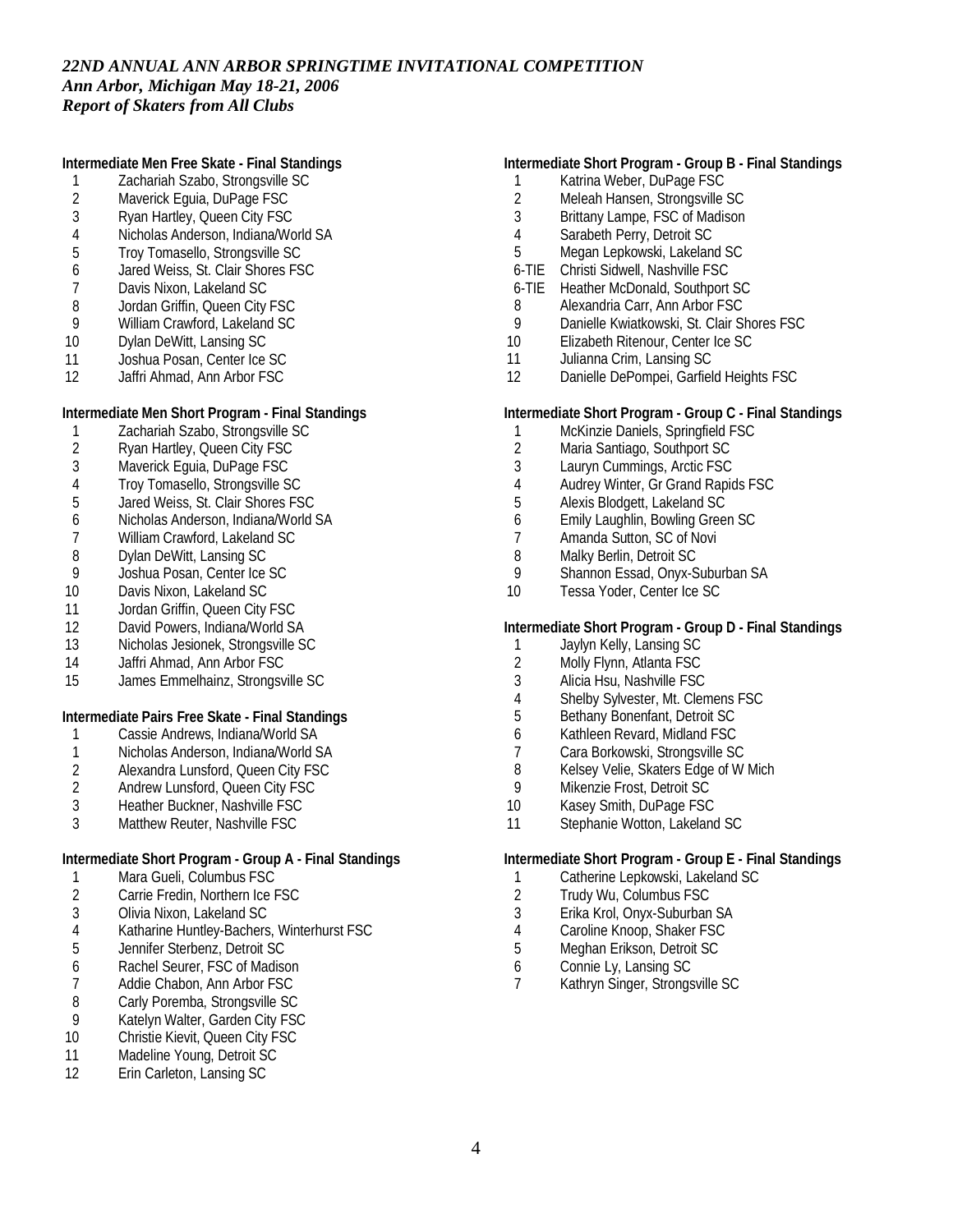**Intermediate Short Program - Group F - Final Standings**

- 1 Charlotte Lichtman, Arctic FSC<br>2 Sarah Cifaldi, Detroit SC
- 2 Sarah Cifaldi, Detroit SC<br>3 Cvara Hotopp, Columbus
- 3 Cyara Hotopp, Columbus FSC
- 4 Farah Sheikh, Detroit SC
- 5 Katie Welz, Wagon Wheel FSC
- 6 Kelsey Wright, Lansing SC
- 7 Kelly Carnahan, Strongsville SC
- 8 Natalia Roberts, Berkley Royal Blades FSC<br>9 Kristina Likhanskava, North Suburban FSC
- 9 Kristina Likhanskaya, North Suburban FSC
- 10 Kaci Brandt, Woodbine Winter Club
- 11 Stephany Morgan, Onyx-Suburban SA
- 12 Morgan Brandt, Lakeland SC

### **Intermediate Short Program - Group G - Final Standings**

- 1 Allison Jamison, Skaters Edge of W Mich<br>2 Paige Hamilton, Columbus FSC
- 2 Paige Hamilton, Columbus FSC
- 3 Heather Buckner, Nashville FSC
- 4 Anna-Sophia Dawson, ISC of Indianapolis
- 5 Meghan Quigley, Detroit SC
- 
- 6 Kali Smith, Strongsville SC<br>7 Brittany Marshall, Atlanta F
- 7 Brittany Marshall, Atlanta FSC<br>8 Miriam Lipman, Onyx-Suburba 8 Miriam Lipman, Onyx-Suburban SA<br>9 Macy Shrover, Lansing SC
- Macy Shroyer, Lansing SC
- 10 Taylor Wiedemann, Detroit SC

**Intermediate Short Program - Group H - Final Standings**

- 1 Abigail Shelton, Winterhurst FSC
- 2 Cassie Andrews, Indiana/World SA<br>3 Jacqueline Stoner, Onyx-Suburban
- Jacqueline Stoner, Onyx-Suburban SA
- 4 Kelsie Neal, Strongsville SC
- 5 Kelli Cichanofsky, Wagon Wheel FSC
- 6 Rachel Cole, Detroit SC
- 7 Sarah Lawson, Columbus FSC
- 8 Chelsea Naumann, St. Clair Shores FSC<br>9 Amy Hinz, Lansing SC
- Amy Hinz, Lansing SC
- 10 Anna Kuljian, Ann Arbor FSC
- 11 Jamey Little, Detroit SC

**Intermediate Short Program - Group I - Final Standings**

- 1 Lauren Ko, Detroit SC
- 2 Elisabeth McDonald, Cleveland SC
- 3 Lexi DeNio, Lakeland SC
- 4 Emily Montreuil, St. Clair Shores FSC
- 5 Chelsea Christopher, Strongsville SC
- 6 Dalay Ket, Chiller FSC
- 7-TIE Kristen Ludwig, Queen City FSC
- 7-TIE Kendall Calcaterra, Onyx-Suburban SA

### **Junior Free Skate - Group A - Final Standings**

- 1 Sameena Sheikh, Detroit SC
- 2 Laura Lepzinski, Detroit SC<br>3 Meagan O'Leary, DuPage F
- Meagan O'Leary, DuPage FSC
- 4 Polina Zlobina, Richmont Training Centre
- 5 Anna Recker, Gr Grand Rapids FSC
- 6 Sarah Arnold, Streetsville-Meadowva...
- 7 Jennifer Sulc, Shaker FSC
- 8 Chanel Hicks, Detroit SC<br>9 Shelby St Arnold, Nashvil
- Shelby St Arnold, Nashville FSC
- 10 Kacey Gentile, Brooklyn FSC of Ohio
- 11 Kelsey Tichenor, Nashville FSC
- 12 Amanda Waldron, TSX SA

### **Junior Free Skate - Group B - Final Standings**

- 1 Brittney Westdorp, Gr Grand Rapids FSC
- 2 Juliana Bilowus, Detroit SC
- 3 Alyssa Creger, DuPage FSC
- 4 Courtney Mueller, Detroit SC
- 5 Sarah Sidwell, Nashville FSC
- 6 Michelle Gorczyca, Burlington FSC
- 7 Taryn Brandt, Woodbine Winter Club
- 8 Anna-Rebecca Strong, Detroit SC<br>9 Krista Lange, Garfield Heights FSC
- 9 Krista Lange, Garfield Heights FSC
- 10 Audrey Powell, Detroit SC
- 11 Jennifer Bander, Gr Grand Rapids FSC
- 12 Nicole Bauer, Ann Arbor FSC
- 13 Bridget Barrett, Pavilion SC of Clev Hts

**Junior Men Short Program - Final Standings**

- 1 Osadolo Irowa, DuPage FSC
- 2 David Whiteman, Northern Kentucky FSC

**Junior Short Program - Group A - Final Standings**

- 1 Meagan O'Leary, DuPage FSC<br>2 Sameena Sheikh, Detroit SC
- 2 Sameena Sheikh, Detroit SC<br>3 Laura Lepzinski, Detroit SC
- Laura Lepzinski, Detroit SC
- 4 Anna Recker, Gr Grand Rapids FSC<br>5 Kacey Gentile, Brooklyn FSC of Ohic
- 5 Kacey Gentile, Brooklyn FSC of Ohio
- 6 Michelle Gorczyca, Burlington FSC
- 7 Bridget Barrett, Pavilion SC of Clev Hts
- 8 Audrey Powell, Detroit SC
- 9 Taryn Brandt, Woodbine Winter Club
- 10 Kelsey Tichenor, Nashville FSC
- 11 Nicole Bauer, Ann Arbor FSC
- 12 Devon Harman, Nashville FSC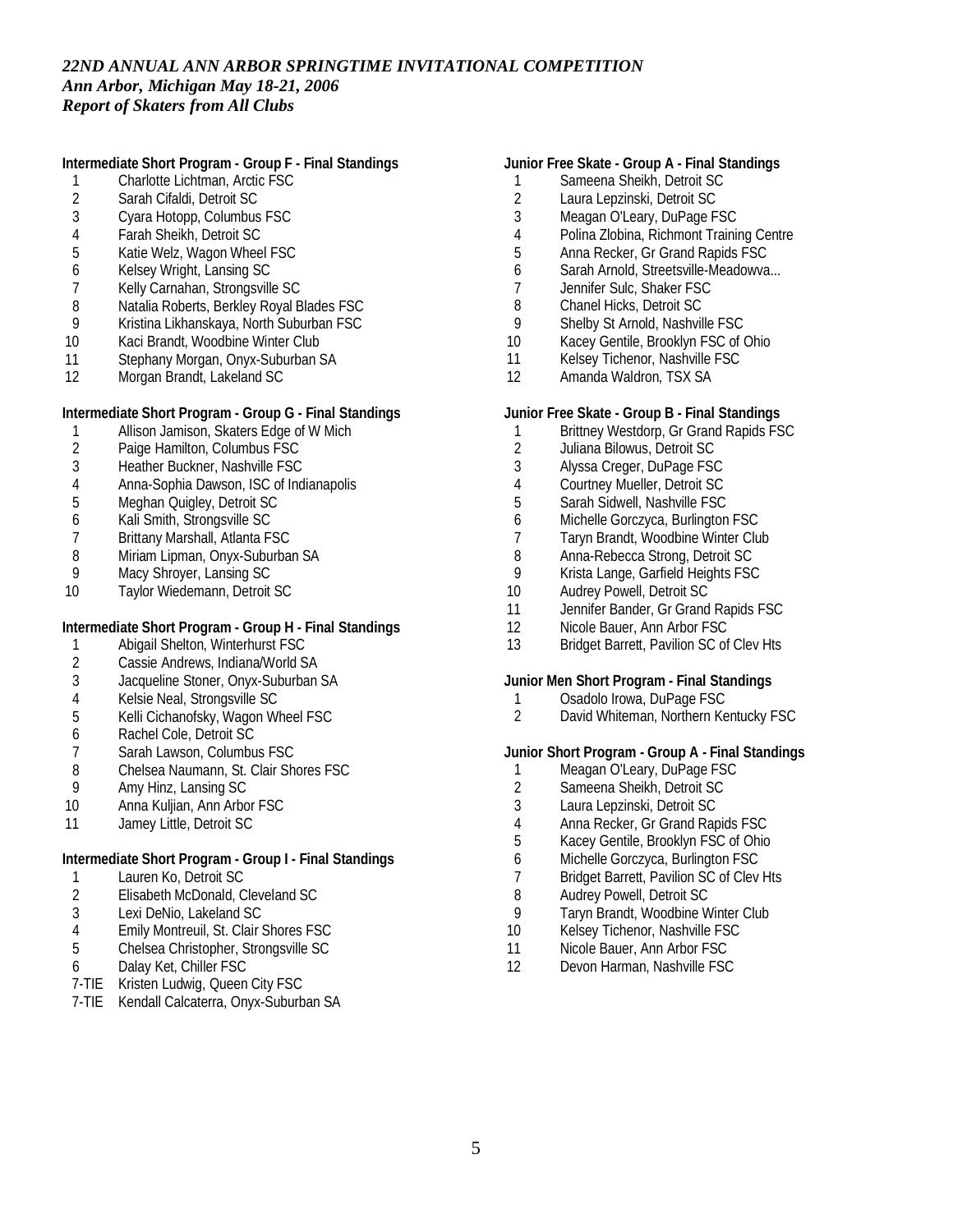**Junior Short Program - Group B - Final Standings**

- 1 Brittney Westdorp, Gr Grand Rapids FSC
- 2 Kendra Moyle, Arctic FSC<br>3 Courtney Mueller, Detroit S
- 3 Courtney Mueller, Detroit SC
- 4 Polina Zlobina, Richmont Training Centre
- 5 Alyssa Creger, DuPage FSC
- 6 Sarah Arnold, Streetsville-Meadowva...
- 7 Sarah Sidwell, Nashville FSC
- 8 Shelby St Arnold, Nashville FSC<br>9 Jennifer Sulc. Shaker FSC
- Jennifer Sulc, Shaker FSC
- 10 Jennifer Bander, Gr Grand Rapids FSC
- 11 Elle Wilkinson, Detroit SC
- 12 Amanda Waldron, TSX SA
- 13 Chanel Hicks, Detroit SC

**Juvenile Boys Free Skate - Final Standings**

- 1 Nicholas Fisk, St. Clair Shores FSC<br>2 Matthew Hurst, St. Clair Shores FSC
- Matthew Hurst, St. Clair Shores FSC
- 3 Bejan Kanga, Strongsville SC
- 4 Alexander Newman, SC of Novi
- 5 Konstantin Chizhikov, North Suburban FSC

**Juvenile Compulsory Dance - Final Standings**

- 1 Fariba Kanga, Strongsville SC
- 1 Bejan Kanga, Strongsville SC<br>2 Rachelle Fragedakis, Strongsv
- 2 Rachelle Fragedakis, Strongsville SC<br>2 James Emmelhainz, Strongsville SC
- 2 James Emmelhainz, Strongsville SC

**Juvenile Compulsory Dance - Standings for the First Dance**

- 1 Fariba Kanga, Strongsville SC<br>1 Beian Kanga, Strongsville SC
- Bejan Kanga, Strongsville SC
- 2 Rachelle Fragedakis, Strongsville SC
- 2 James Emmelhainz, Strongsville SC

**Juvenile Compulsory Dance - Standings for the Second Dance**

- 1 Fariba Kanga, Strongsville SC<br>1 Beian Kanga, Strongsville SC
- Bejan Kanga, Strongsville SC
- 2 Rachelle Fragedakis, Strongsville SC
- 2 James Emmelhainz, Strongsville SC

**Juvenile Compulsory Dance - Standings for the Third Dance**

- 1 Fariba Kanga, Strongsville SC
- 1 Bejan Kanga, Strongsville SC
- 2 Rachelle Fragedakis, Strongsville SC
- 2 James Emmelhainz, Strongsville SC

### **Juvenile Free Skate - FINAL - Final Standings**

- 1 Lili Malone, Skokie Valley FSC
- 2 Mara Gueli, Columbus FSC<br>3 Jean Huang, Ann Arbor FSC
- Jean Huang, Ann Arbor FSC
- 4 Madeline Koehler, Cleveland SC
- 5 Alexie Mieskoski, Columbus FSC
- 6 Jessica Calalang, Wagon Wheel FSC
- 7 Kimberly Morawski, St. Clair Shores FSC
- 8 Sabrina Nash, DuPage FSC
- 9 Allison Jamison, Skaters Edge of W Mich
- 10 Jessica Schilkey, Port Huron FSC
- 11 Jaylyn Kelly, Lansing SC
- 12 Jennifer Sterbenz, Detroit SC
- 13 Kennedy Conn, DuPage FSC
- 14 Allyson Williams, Gr Grand Rapids FSC
- 15 Rachel Cole, Detroit SC

**Juvenile Free Skate - Group A - Final Standings**

- 1 Lili Malone, Skokie Valley FSC
- 2 Allison Jamison, Skaters Edge of W Mich
- 3 Mara Gueli, Columbus FSC
- 4 Allyson Williams, Gr Grand Rapids FSC
- Jean Huang, Ann Arbor FSC
- 6 Gabriela Borges, Springfield FSC
- 7 Kelly Kijak, DuPage FSC<br>8 Jillian Kastelv. Arctic FSC
- 8 Jillian Kastely, Arctic FSC<br>9 Alissa Matsumoto, DuPag
- Alissa Matsumoto, DuPage FSC
- 10 Lindsay Burdan, Chiller FSC
- 11 Danielle Forhan, St. Clair Shores FSC
- 12 Annabella Wong, Birmingham FSC
- 13 Angelica Dabrowski, Indiana/World SA
- 14 Erin Gales, Detroit SC
- 15 Mia Rollins, Nashville FSC
- 16 Vera Barnwell, North Suburban FSC

**Juvenile Free Skate - Group B - Final Standings**

- 1 Madeline Koehler, Cleveland SC
- 2 Jessica Schilkey, Port Huron FSC
- 3 Jennifer Sterbenz, Detroit SC
- 4 Alexie Mieskoski, Columbus FSC
- 5 Kennedy Conn, DuPage FSC
- 6 Morgan Barnett, Winterhurst FSC
- 7 Anna Steinberg, FSC of Madison
- 8 Anna Britt Hall, Wagon Wheel FSC<br>9 Rae Hesling Muskegon Lakeshore
- 9 Rae Hesling, Muskegon Lakeshore FSC
- 10 Abigail Rogers, Indiana/World SA
- 11 Chenale Mackey, Westland FSC
- 12 Ashton Miller, Lansing SC
- 13 Yu Miao, DuPage FSC
- 14 Sarah Daly, Detroit SC
- 15 Erica Miller, Onyx-Suburban SA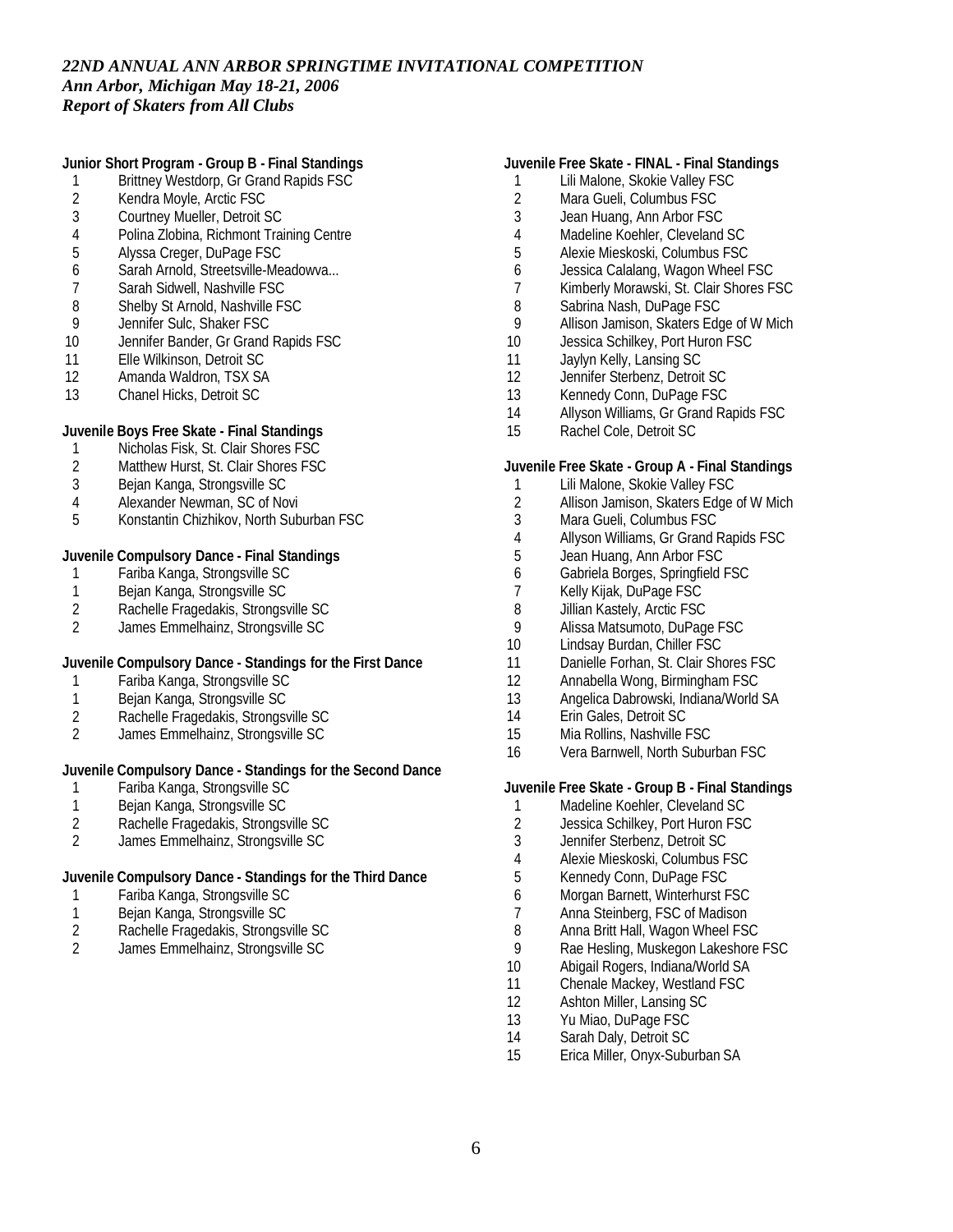**Juvenile Free Skate - Group C - Final Standings**

- 1 Jaylyn Kelly, Lansing SC
- 2 Jessica Calalang, Wagon Wheel FSC<br>3 Sabrina Nash, DuPage FSC
- Sabrina Nash, DuPage FSC
- 4 Rachel Cole, Detroit SC<br>5 Kimberly Morawski, St. 0
- 5 Kimberly Morawski, St. Clair Shores FSC
- 6 Lucy Mann, Chicago FSC
- 7 Kelly Carnahan, Strongsville SC
- 8 Laurisa Wyant, Canadian Ice Academy<br>9 Tavlor Rusen, Northern Ice FSC
- Taylor Rusen, Northern Ice FSC
- 10 Caitlyn Nemastil, Strongsville SC
- 11 Jenny Thompson, DuPage FSC<br>12 Carly Powers, Indiana/World SA
- Carly Powers, Indiana/World SA
- 13 Rachael Moblo, Skaters Edge of W Mich
- 14 Kathryn Davis, Detroit SC
- 15 Rilee Essenberg, Muskegon Lakeshore FSC

**Juvenile Pairs - Free Skate - Final Standings**

- 1 Carly Powers, Indiana/World SA
- 1 David Powers, Indiana/World SA
- 2 Anastacia Torossian, Lakeland SC<br>2 Davis Nixon, Lakeland SC
- 2 Davis Nixon, Lakeland SC

**Juvenile Short Program - Group A - Final Standings**

- 
- 1 Lili Malone, Skokie Valley FSC<br>2 Jessica Schilkey, Port Huron F. 2 Jessica Schilkey, Port Huron FSC<br>3 Gabriela Borges, Springfield FSC
- 3 Gabriela Borges, Springfield FSC
- 4 Lindsay Burdan, Chiller FSC
- 5 Rebecca Brown, Onyx-Suburban SA
- 6 Caitlyn Nemastil, Strongsville SC
- 7 Carly Powers, Indiana/World SA
- 8 Hannah Rosinski, Pavilion SC of Clev Hts<br>9 Kathryn Davis, Detroit SC
- 9 Kathryn Davis, Detroit SC
- 10 Lauren Shuff, Midland FSC

**Juvenile Short Program - Group B - Final Standings**

- 1 Andrea Partenio, Skaters Edge of W Mich
- 2 Yu Miao, DuPage FSC<br>3 Allyson Williams, Gr Gr
- 3 Allyson Williams, Gr Grand Rapids FSC
- 4 Abigail Rogers, Indiana/World SA
- 5-TIE Erica Miller, Onyx-Suburban SA
- 5-TIE Rachelle Fragedakis, Strongsville SC
- 7 Rachael Moblo, Skaters Edge of W Mich
- 8 Mia Rollins, Nashville FSC
- **Juvenile Short Program Group C Final Standings**
	- 1 Madeline Koehler, Cleveland SC
- 2-TIE Anna Steinberg, FSC of Madison
- 2-TIE Alexie Mieskoski, Columbus FSC
- 4 Morgan Barnett, Winterhurst FSC
- 5 Ashton Miller, Lansing SC
- 6 Rae Hesling, Muskegon Lakeshore FSC
- 7 Rachel Burgett, Strongsville SC
- 8 Angelica Dabrowski, Indiana/World SA<br>9 Sarah Daly, Detroit SC
- Sarah Daly, Detroit SC
- 10 Alexandra Aldridge, Detroit SC

**Juvenile Short Program - Group D - Final Standings**

- 1 Jean Huang, Ann Arbor FSC
- 2 Jillian Kastely, Arctic FSC
- 3 Erin Gales, Detroit SC
- 4 Natalie Imirzian, SC of Novi<br>5 Gabrielle Anderson. Detroit
- 5 Gabrielle Anderson, Detroit SC
- 6 Courtney VanHorn, Bowling Green SC
- 7 Jenny Thompson, DuPage FSC
- 8 Katelin Murdock, Nashville FSC
- 9 Rilee Essenberg, Muskegon Lakeshore FSC

**Low Beginner Boys Free Skate - Final Standings**

- 1 Jonathan Butler, Columbus FSC<br>2 Sammy Parks. Lansing SC
- 2 Sammy Parks, Lansing SC<br>3 Michael Young, Skaters Ed
- Michael Young, Skaters Edge of W Mich
- 4 Clark Meek, Detroit SC

**Low Beginner Compulsory Moves - Group A - Final Standings**

- 1 Kazia Cooper, Gr Grand Rapids FSC
- 2 Karen Baker, Midland FSC
- 3 Annemarie Heitz, Port Huron FSC
- 4 Abigail Schmitt, Kent SC
- 5 Sarris Jones, Kalamazoo FSC
- 6 Caroline Yu, Dearborn FSC
- 7 Neysa Miller, Lansing SC
- 8 Allison Phillips, SC of Novi

**Low Beginner Compulsory Moves - Group B - Final Standings**

- 1 Breanna Boone, Mt. Clemens FSC
- 2 Katie Helou, ISC of Indianapolis
- 3 Kellen Cansfield, Port Huron FSC
- 4 Jaclynn Rumenapp, Port Huron FSC
- 5 Isabella Parkinson, Ann Arbor FSC
- 6 Samantha Howland, Ann Arbor FSC<br>7 I ili Lockwood. Twin Bays SC
- Lili Lockwood, Twin Bays SC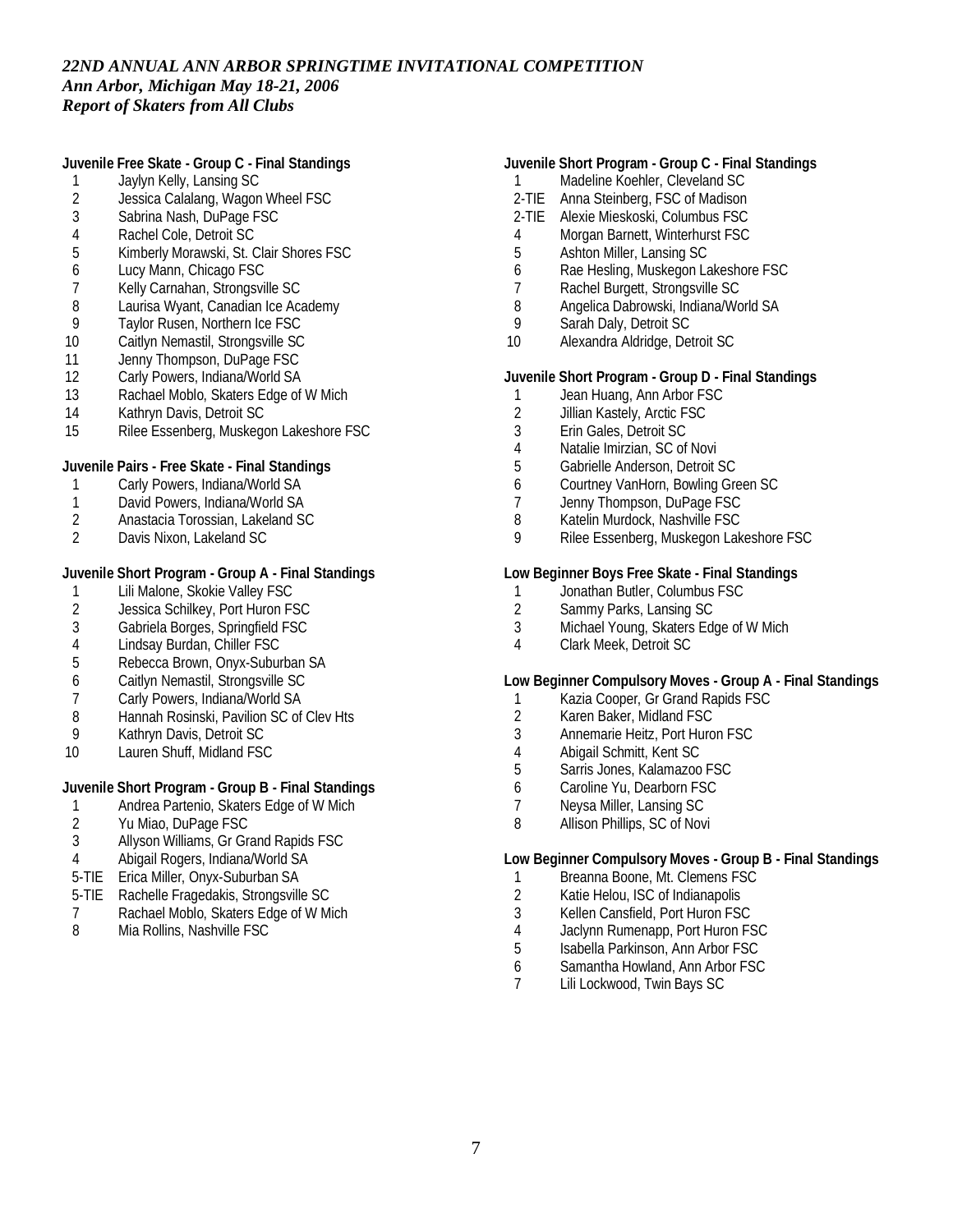**Low Beginner Compulsory Moves - Group C - Final Standings**

- 1 Megan Reynolds, Ann Arbor FSC
- 2 Rebecca Dickey, Ann Arbor FSC<br>3 Jaime Winters. Twin Bays SC
- 3 Jaime Winters, Twin Bays SC
- 4 Taylor Whaley, Gr Grand Rapids FSC<br>5 Brittany Zdanowitz, Lansing SC
- 5 Brittany Zdanowitz, Lansing SC
- 6 Carolyn Robbins, Ann Arbor FSC
- 7 MacKenzie Housler, Kalamazoo FSC

**Low Beginner Free Skate - Group B - Final Standings**

- 1 Taylor Murphy, Westland FSC<br>2 Elizabeth Sloan, Arctic FSC
- 2 Elizabeth Sloan, Arctic FSC<br>3 Myles Grandstaff, Lansing S
- 3 Myles Grandstaff, Lansing SC
- 4 Elisia Ceballo-Countryman, Ann Arbor FSC
- 5 Lili Lockwood, Twin Bays SC
- 6 Regan Landman, Gr Grand Rapids FSC
- 7 Megan Ewald, St. Clair Shores FSC
- 8 Sarris Jones, Kalamazoo FSC
- 9 Kellen Cansfield, Port Huron FSC

**Low Beginner Free Skate - Group C - Final Standings**

- 1 Eden Ehlers, Lansing SC
- 2 Katie Helou, ISC of Indianapolis<br>3 Carolyn Dabrowa, Farmington H
- 3 Carolyn Dabrowa, Farmington Hills FSC
- 4 Rebecca Dickey, Ann Arbor FSC<br>5 Carolyn Robbins, Ann Arbor FSC
- 5 Carolyn Robbins, Ann Arbor FSC
- 6 Ellana Collins, SC of Novi
- 7 Jaclynn Rumenapp, Port Huron FSC
- 8 Caitlyn Fortier, St. Clair Shores FSC<br>9 Joanna Khorey, Gr Grand Rapids FS
- 9 Joanna Khorey, Gr Grand Rapids FSC

**Low Beginner Free Skate - Group D - Final Standings**

- 1 Amanda Olshavsky, Westland FSC
- 2 Tonya Guidry, North Suburban FSC
- 3 Megan Reynolds, Ann Arbor FSC
- 4 Jaime Winters, Twin Bays SC<br>5 Kimberly Wegner, St. Clair Sh
- 5 Kimberly Wegner, St. Clair Shores FSC
- 6 Isabella Parkinson, Ann Arbor FSC
- 7 Abby Housler, Kalamazoo FSC
- 8 Brittany Zdanowitz, Lansing SC
- 9 Taylor Whaley, Gr Grand Rapids FSC
- 10 August Jenkins, North Suburban FSC

**Low Beinnger Free Skate - Group A - Final Standings**

- 1 Madison Cole, Gr Grand Rapids FSC<br>2 Isabella Falsetti, Arctic FSC
- 2 Isabella Falsetti, Arctic FSC<br>3 Danielle Roberts, TSX SA
- Danielle Roberts, TSX SA
- 4 Kazia Cooper, Gr Grand Rapids FSC<br>5 Karen Baker, Midland FSC
- 5 Karen Baker, Midland FSC
- 6 Ashlyn Lemmen, St. Clair Shores FSC
- 7 Annemarie Heitz, Port Huron FSC
- 8 Kaitlyn McCormack, Trenton FSC<br>9 Anna Carlin. Mt. Clemens FSC
- Anna Carlin, Mt. Clemens FSC
- 10 Abigail Schmitt, Kent SC

**Low Original Dance - Final Standings**

- 1 Tori Tafel, Atlanta FSC
- 2 Emily Griswold, Berkley Royal Blades FSC

**Novice Free Skate - Group A - Final Standings**

- 1 Victoria Vlcek, Arctic FSC
- 2 Megan Gueli, Columbus FSC<br>3 Allyse Reiners. Detroit SC
- 3 Allyse Reiners, Detroit SC
- 4 Kristin Maurer, Gr Grand Rapids FSC<br>5 Kylie Papp, Shaker FSC
- 5 Kylie Papp, Shaker FSC
- 6 Natascia Zullo, Pavilion SC of Clev Hts
- 7 Kaitlyn Mahan, Southport SC<br>8 Kaitlyn Scholtz. Winterhurst F
- 8 Kaitlyn Scholtz, Winterhurst FSC
- 9 Fariba Kanga, Strongsville SC
- 10 Thea Prust, Twin Bays SC
- 11 Courtney Canada, Westland FSC
- 12 Alyssa Neph, Lakeland SC

#### **Novice Free Skate - Group B - Final Standings**

- 1 Arianne Thomas, St Paul FSC
- 2 Liz Melton, DuPage FSC
- 3 Regan Alsup, Detroit SC
- 4 Jade Sills, Onyx-Suburban SA
- 5 Lindsey Roman, DuPage FSC
- 6 Lynzee Broussard, Gr Grand Rapids FSC
- 7 Josephine Vajko, Detroit SC<br>8 Kelly Kielian, Columbus FSC
- 8 Kelly Kielian, Columbus FSC<br>9 Melissa Geno, TSX SA
- Melissa Geno, TSX SA
- 10 Alyssa Albers, Arctic FSC
- 11 Kara Budner, St. Clair Shores FSC
- 12 Jennifer McKay, Strongsville SC
- 13 Jaclyn Keresman, Shaker FSC
- 14 Amanda Cross, Indiana/World SA
- 15 Lauren Kelly, Twin Bays SC
- 16 Caitlin Wong, Winterhurst FSC

**Novice Free Skate - Group C - Final Standings**

- 1 Laura Clugston, DuPage FSC<br>2 Kayla Howey, DuPage FSC
- 2 Kayla Howey, DuPage FSC
- 3 Erica Luu, Winterhurst FSC
- 4 Justine Minish, Onyx-Suburban SA
- 5 Claire Smyth, Lakeland SC
- 6 Alice Lee, Detroit SC
- 7 Brooklyn Johnson-Johns, Queen City FSC
- 8 Jennifer Forrest, Gr Grand Rapids FSC
- 9 Elizabeth Parsons, Port Credit FSC, CN<br>10 Tabitha Tavlor, Indiana/World SA
- Tabitha Taylor, Indiana/World SA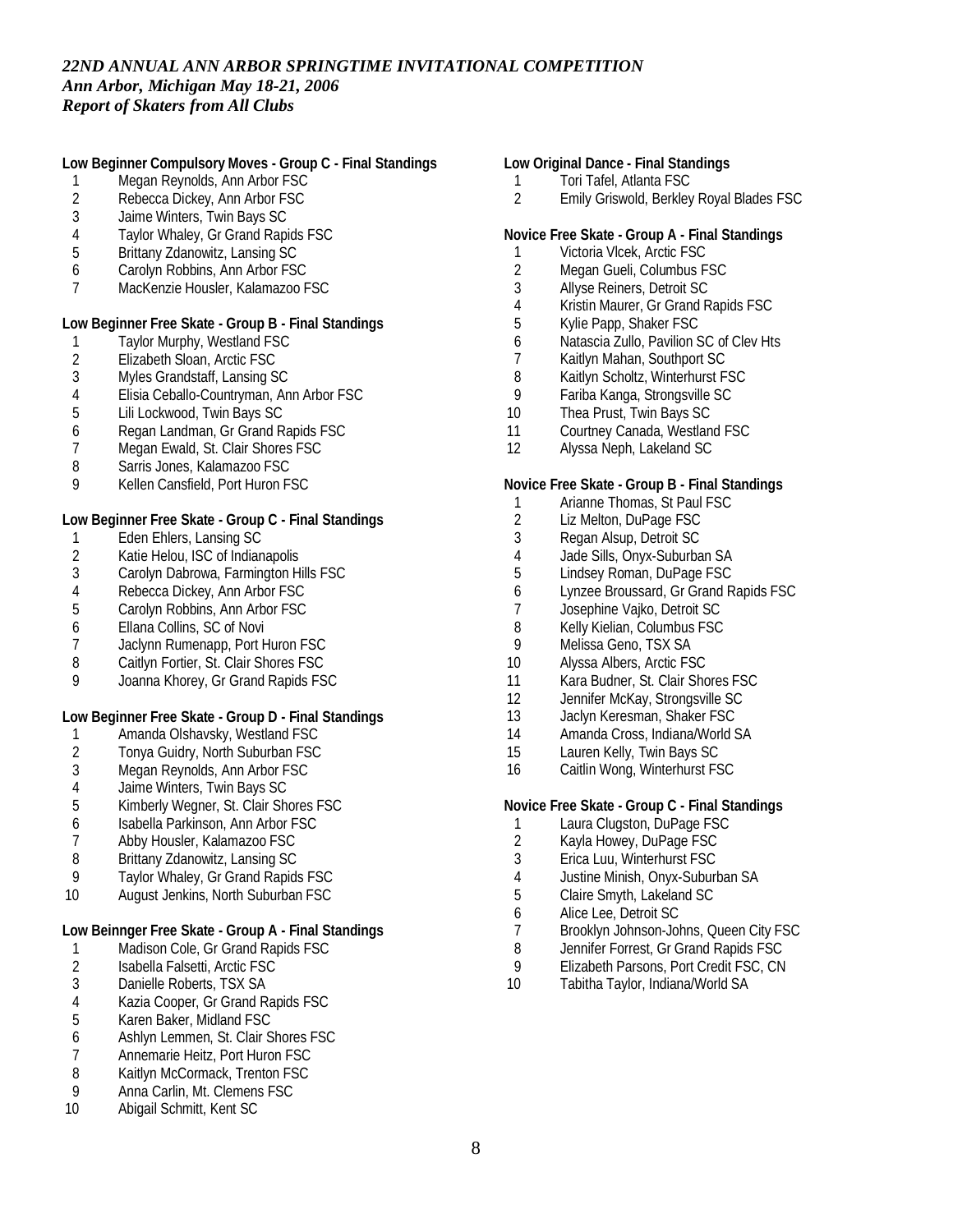**Novice Free Skate - Group D - Final Standings**

- 1 Tara Stacey, Arctic FSC
- 2 MacKenzie Conn, DuPage FSC<br>3 Chelsea Morrow. Gr Grand Rapi
- 3 Chelsea Morrow, Gr Grand Rapids FSC
- 4 Anna Cobb, Lakeland SC
- 5 Melissa Bedell, SC of Novi
- 6 Brandee Cooklin, Shaker FSC
- 7 Nicole Bammel, Onyx-Suburban SA
- 8 Katie White, Detroit SC<br>9 Kavla Schmitt, Detroit S
- 9 Kayla Schmitt, Detroit SC
- 10 Lesley Jacobowitz, Detroit SC
- 11 Sarah Apking, Queen City FSC

**Novice Men Short Program - Final Standings**

- 1 Daniel Palmeri, St. Clair Shores FSC<br>2 Dan O'Shea. Skokie Vallev FSC
- Dan O'Shea, Skokie Valley FSC
- 3 Jason Thomas, Wagon Wheel FSC
- 4 Pine Kopka-Ross, Detroit SC
- 5 Kurt Weiss, Detroit SC
- 6 Victor Travis, Pavilion SC of Clev Hts
- 7 Matthew Reuter, Nashville FSC
- 8 Steven Aviram, Pavilion SC of Clev Hts<br>9 Bram Lipman, Onyx-Suburban SA
- Bram Lipman, Onyx-Suburban SA

**Novice Short Program - Group A - Final Standings**

- 1 Regan Alsup, Detroit SC<br>2 Tara Stacev. Arctic FSC
- 2 Tara Stacey, Arctic FSC<br>3 Chelsea Morrow. Gr Gra
- 3 Chelsea Morrow, Gr Grand Rapids FSC
- 4 Jaclyn Keresman, Shaker FSC<br>5 Kaitlyn Mahan, Southport SC
- 5 Kaitlyn Mahan, Southport SC
- 6 Caitlin Wong, Winterhurst FSC
- 7 Janet Li, Center Ice SC

**Novice Short Program - Group B - Final Standings**

- 
- 1 Kayla Howey, DuPage FSC<br>2 Victoria Vlcek, Arctic FSC
- 2 Victoria Vlcek, Arctic FSC<br>3 Lynzee Broussard, Gr Gra 3 Lynzee Broussard, Gr Grand Rapids FSC
- 4 Justine Minish, Onyx-Suburban SA
- 5 Alice Lee, Detroit SC
- 6 Tabitha Taylor, Indiana/World SA
- 7 Jessica Wyant, Woodbine Winter Club
- 8 Elizabeth Parsons, Port Credit FSC, CN
- 9 Lesley Jacobowitz, Detroit SC
- 10 Danie Igrisan, Detroit SC

#### **Novice Short Program - Group C - Final Standings**

- 1 Arianne Thomas, St Paul FSC
- 2 Lauren Williams, Detroit SC<br>3 Erica Luu. Winterhurst FSC
- 3 Erica Luu, Winterhurst FSC
- 4 Alyssa Albers, Arctic FSC
- 5 Laura Clugston, DuPage FSC
- 6 Melissa Bedell, SC of Novi
- 7 Megan Gueli, Columbus FSC
- 8 Jennifer McKay, Strongsville SC<br>9 Alvssa Neph. Lakeland SC
- 9 Alyssa Neph, Lakeland SC
- 10 Nicole Bammel, Onyx-Suburban SA
- 11 Kayla Schmitt, Detroit SC
- 12 Amanda Cross, Indiana/World SA

#### **Novice Short Program - Group D - Final Standings**

- 1 Liz Melton, DuPage FSC
- 2 Lindsey Roman, DuPage FSC
- 3 Jade Sills, Onyx-Suburban SA
- 4 Emily Glassberg, Detroit SC
- 5 Claire Smyth, Lakeland SC
- 6 Brooklyn Johnson-Johns, Queen City FSC
- 7 Kylie Papp, Shaker FSC<br>8 Thea Prust, Twin Bays S
- 8 Thea Prust, Twin Bays SC<br>9 Fariba Kanga, Strongsville
- 9 Fariba Kanga, Strongsville SC
- 10 Kelly Kielian, Columbus FSC
- 11 Kristin Maurer, Gr Grand Rapids FSC

#### **Novice Short Program - Group E - Final Standings**

- 1 MacKenzie Conn, DuPage FSC<br>2 Anna Cobb. Lakeland SC
- 2 Anna Cobb, Lakeland SC<br>3 Allyse Reiners, Detroit SC
- 3 Allyse Reiners, Detroit SC
- 4 Melissa Geno, TSX SA<br>5 Katie White, Detroit SC
- 5 Katie White, Detroit SC
- 6 Kaitlyn Scholtz, Winterhurst FSC
- 7 Natascia Zullo, Pavilion SC of Clev Hts<br>8 Lauren Kelly, Twin Bays SC
- Lauren Kelly, Twin Bays SC
- 9 Jennifer Forrest, Gr Grand Rapids FSC

#### **Open Juvenile Free Skate - Group A - Final Standings**

- 1 Morgan Cheung, Bowling Green SC
- 2 Allison VanderKolk, Twin Bays SC
- 3 Kylie Meyer, SC of Novi
- 4 Alyssa Stapf, Lansing SC
- 5 Hallie Kohler, Twin Bays SC
- 6 Jenny Wasik, Westland FSC
- 7 Katie Miller, Port Huron FSC<br>8 Rebecca Gamelin. Twin Bavs
- Rebecca Gamelin, Twin Bays SC
- 9 Angela Wan, Detroit SC
- 10 Shana Beppler, Strongsville SC
- 11 Elizabeth Marks, Muskegon Lakeshore FSC
- 12 Hannah Stark, Gr Grand Rapids FSC
- 13 Morgan Rickert, Lakeland SC
- 14 Lindsey Haubenstricker, Flint 4 Seasons FSC
- 15 Avery Wine, Port Huron FSC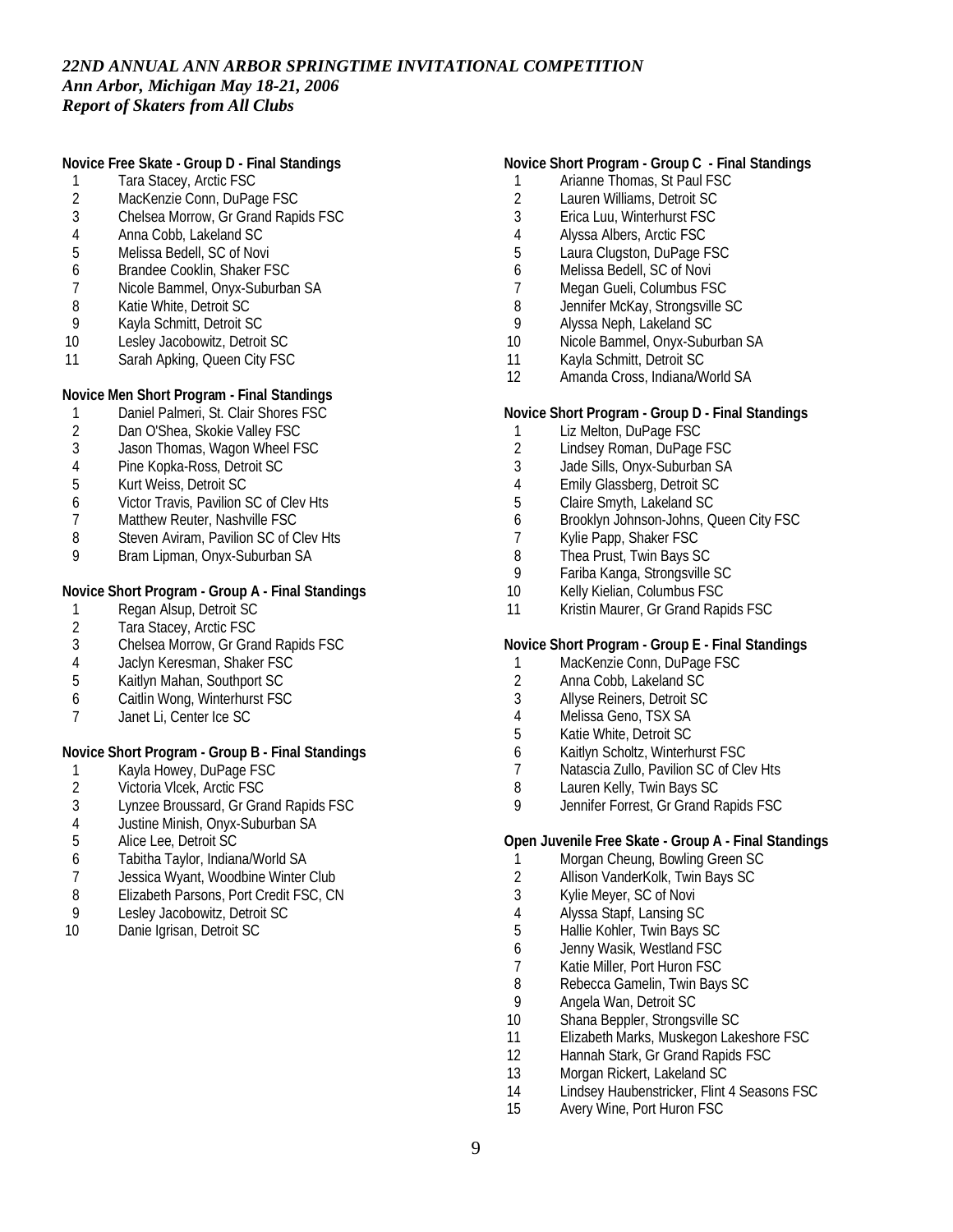**Open Juvenile Free Skate - Group B - Final Standings**

- 1 Samantha Daus, Arctic FSC
- 2 Rachel Starks, Berkley Royal Blades FSC<br>3 Kelly Lenkevich. SC of Novi
- Kelly Lenkevich, SC of Novi
- 4 Elizabeth Roach, Twin Bays SC<br>5 Ivy Hutchison, Twin Bays SC
- 5 Ivy Hutchison, Twin Bays SC
- 6 Josie Trafelet, Twin Bays SC
- 7 Brooke Ward, Port Huron FSC
- 8 Minna Song, St. Clair Shores FSC<br>9 Anna Ormiston, Kent SC
- 9 Anna Ormiston, Kent SC
- 10 Danielle Mika, Westland FSC
- 11 Paris Wood, Flint 4 Seasons FSC

**Open Juvenile Men Free Skate - Final Standings**

- 1 Jack Spitzer, SW Michigan SC<br>2 Tom Spitzer, SW Michigan SC
- 2 Tom Spitzer, SW Michigan SC

**Open Juvenile Short Program - Group A - Final Standings**

- 1 Allison VanderKolk, Twin Bays SC<br>2 Alyssa Stapf, Lansing SC
- 2 Alyssa Stapf, Lansing SC
- 3 Kelly Lenkevich, SC of Novi
- 
- 4 Rebecca Gamelin, Twin Bays SC<br>5 Shana Beppler, Strongsville SC 5 Shana Beppler, Strongsville SC
- 6 Connie Achtenberg, Ann Arbor FSC
- 
- 7 Taylor Peterson, Bowling Green SC<br>8 Avery Wine, Port Huron FSC
- 8 Avery Wine, Port Huron FSC<br>9 Sara Chrzanowski Onyx-Sub Sara Chrzanowski, Onyx-Suburban SA

**Open Juvenile Short Program - Group B - Final Standings**

- 1 Morgan Cheung, Bowling Green SC<br>2 Brooke Ward. Port Huron FSC
- 2 Brooke Ward, Port Huron FSC
- 3 Beth Evans, Winterhurst FSC
- 4 Danielle Mika, Westland FSC
- 5 Josie Trafelet, Twin Bays SC
- 6 Morgan Rickert, Lakeland SC
- 7 Gina DeSico, Detroit SC
- 8 Katie Miller, Port Huron FSC
- 9 Elizabeth Roach, Twin Bays SC
- 10 Hallie Kohler, Twin Bays SC
- 11 Anna Ormiston, Kent SC

**Pre-Bronze Solo Dance - Fiesta Tango - Final Standings**

- 1 Emily O'Toole, FSC of Birmingham (MI)<br>2 Megan Berry, Ann Arbor FSC
- Megan Berry, Ann Arbor FSC
- 3 Holly Moore, Pavilion SC of Clev Hts<br>4 Michaela Palmer, Ann Arbor FSC
- 4 Michaela Palmer, Ann Arbor FSC<br>5 Kathryn Chung, Twin Bays SC
- 5 Kathryn Chung, Twin Bays SC
- 6 Kristen Lyon, Atlanta FSC
- 7 Nicole Daniell, Atlanta FSC

### **Pre-Bronze Solo Dance - Swing - Final Standings**

- 1 Emily O'Toole, FSC of Birmingham (MI)
- 2 Parviz Kanga, Strongsville SC<br>3 Kristen Lyon. Atlanta FSC
- 3 Kristen Lyon, Atlanta FSC
- 4 Paige Mason, Ann Arbor FSC
- 5 Nicole Daniell, Atlanta FSC

**Pre-Bronze Solo Dance Flight A - Cha-Cha - Final Standings**

- 1 Adeline Huffman, Center Ice SC
- 2 Parviz Kanga, Strongsville SC
- 3 Nicole Daniell, Atlanta FSC
- 4 Megan Berry, Ann Arbor FSC

**Pre-Bronze Solo Dance Flight B - Cha-Cha - Final Standings**

- 1-TIE Michaela Palmer, Ann Arbor FSC
- 1-TIE Angela Messina, Queen City FSC
- 3 Kristen Lyon, Atlanta FSC
- 4 Elizabeth Seryak, Detroit SC

**Pre-Gold Solo Dance - Blues - Final Standings**

- 1 Allison VanderKolk, Twin Bays SC
- 2 Brittany Marshall, Atlanta FSC

**Pre-Gold Solo Dance - Killian - Final Standings**

- 1 Lauren Wilfong, Dearborn FSC<br>2 Amanda Neimeth, Ann Arbor F.
- 2 Amanda Neimeth, Ann Arbor FSC

**Pre-Gold Solo Dance - Paso Doble - Final Standings**

- 1 Allison VanderKolk, Twin Bays SC<br>2 Kristen Wilson, SC of New Hartford
- 2 Kristen Wilson, SC of New Hartford (NY)<br>3 Amanda Neimeth Ann Arbor FSC
- 3 Amanda Neimeth, Ann Arbor FSC

**Pre-Juvenile Boys Compulsory Moves - Final Standings**

- 1 Scott Boas, Toronto Cricket S&CC
- 2 Martin Brittain, Indiana/World SA

**Pre-Juvenile Boys Free Skate - Final Standings**

- 1 Nicholas Vrdoljak, Northern Ice FSC<br>2 Jeffrey Fishman, Arctic FSC
- Jeffrey Fishman, Arctic FSC
- 3 Danny Bloch, Columbus FSC
- 4 Matthew Blackmer, Onyx-Suburban SA
- 5 Joshua Leggett, Detroit SC
- 6 Daniel Takayama, Detroit SC
- 7 Shayne Kelly, Lansing SC
- 8 Martin Brittain, Indiana/World SA

**Pre-Juvenile Compulsory Moves - Group A - Final Standings**

- 1 Lorie Figueroa, Southport SC<br>2 Jamie Schreffler, Strongsville
- 2 Jamie Schreffler, Strongsville SC<br>3 Adrienne Yu, Dearborn FSC
- Adrienne Yu, Dearborn FSC
- 4 Sarah Stafford, Winterhurst FSC
- 5 Sarah Faust, Kent SC
- 6 Melanie Laughlin, Bowling Green SC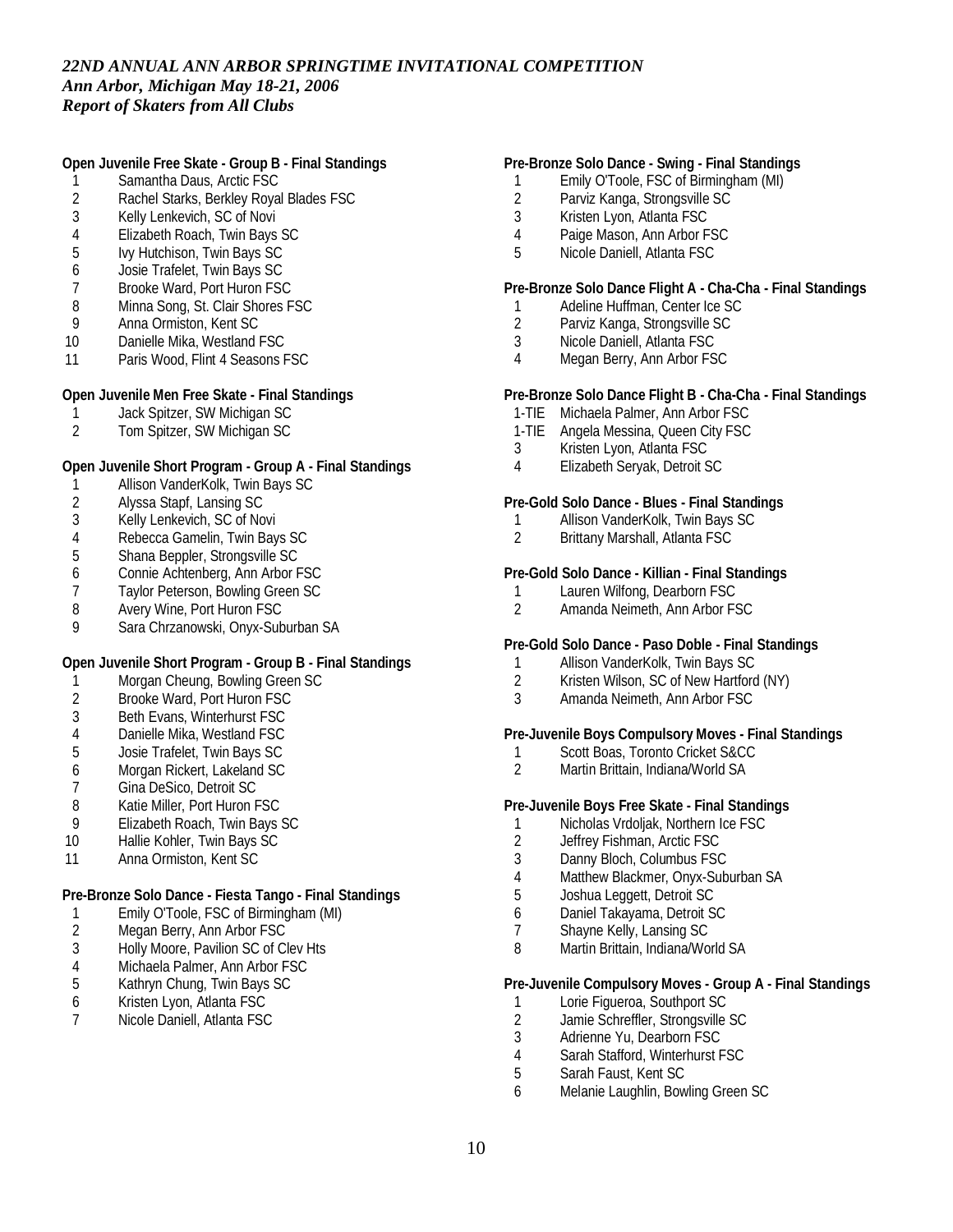**Pre-Juvenile Compulsory Moves - Group B - Final Standings**

- 1 Erica Brown, Gr Grand Rapids FSC
- 2 Rebecca Pozen, Southport SC
- 3-TIE Anne Stout, Cleveland SC
- 3-TIE Courtney VanDreese, Wagon Wheel FSC
- 5 Jessica Gordon, Strongsville SC
- 6 Katie Hochrein, Ann Arbor FSC
- 7 Kayla Sledzinski, Mt. Clemens FSC

**Pre-Juvenile Compulsory Moves - Group C - Final Standings**

- 1 Roselyn Carrion, Southport SC<br>2 Ashley Beyer, Gr Grand Rapids
- 2 Ashley Beyer, Gr Grand Rapids FSC<br>3 Tavlor Lee, Cleveland SC
- Taylor Lee, Cleveland SC
- 4 Regan Tang, SC of Novi
- 5 Caitlin Collmar, Center Ice SC
- 6 Amanda Bertsch, Ann Arbor FSC
- 7 Kelsey Lahey, Bowling Green SC

**Pre-Juvenile Compulsory Moves - Group D - Final Standings**

- 1 Stephanie Leclerc, Center Ice SC
- 2 Brigitte Kovar, Strongsville SC<br>3 Alvxia Caragiu, Bowling Green
- 3 Alyxia Caragiu, Bowling Green SC
- 4 Danielle Tognocchi, Southport SC<br>5 Eliza Somsel. Gr Grand Rapids FS
- 5 Eliza Somsel, Gr Grand Rapids FSC
- 6 Tess Kohler, Twin Bays SC
- 7-TIE Rebecca Fracassa, St. Clair Shores FSC
- 7-TIE Madeleine Barr, Cleveland SC

**Pre-Juvenile Compulsory Moves - Group E - Final Standings**

- 1 Sara Majewski, Northern Ice FSC<br>2 Amy Mangum, Ann Arbor FSC
- Amy Mangum, Ann Arbor FSC
- 3 Emily Griswold, Berkley Royal Blades FSC
- 4 Amanda Palenik, Strongsville SC
- 5 Jessica Sample, Strongsville SC
- 6 Amanda Shoemaker, Twin Bays SC
- 7 Francesca Fracassa, St. Clair Shores FSC

**Pre-Juvenile Free Skate - Group A - Final Standings**

- 1 Lorie Figueroa, Southport SC
- 2 Kaitlin Budd, Detroit SC
- 3-TIE Courtney VanHorn, Bowling Green SC
- 3-TIE Rachelle Fragedakis, Strongsville SC
- 5 Laura Perry, Detroit SC
- 6 Adrienne Yu, Dearborn FSC
- 7 Samantha Girardi, Strongsville SC<br>8 Carly Hagan. Lansing SC
- 8 Carly Hagan, Lansing SC<br>9 Sarah Stafford Winterhur
- Sarah Stafford, Winterhurst FSC
- 10 Holly Moore, Pavilion SC of Clev Hts

### **Pre-Juvenile Free Skate - Group B - Final Standings**

- 1 Lexi Petkovic, Shaker FSC
- 2 Rachel Burgett, Strongsville SC<br>3 Jamie Schreffler, Strongsville SC
- 3 Jamie Schreffler, Strongsville SC
- 4 Madelyn Albers, Arctic FSC
- 5 Danae Bundy, Ann Arbor FSC
- 6 Courtney VanDreese, Wagon Wheel FSC
- 7 Sarah Faust, Kent SC
- 8 Lena Wu, Columbus FSC
- 9 Rebecca Pozen, Southport SC
- 10 Katelin Murdock, Nashville FSC

**Pre-Juvenile Free Skate - Group C - Final Standings**

- 1 Rina Saji, Columbus FSC
- 2 Kaitlyn Juszczyk, Arctic FSC<br>3 Anne Stout, Cleveland SC
- 3 Anne Stout, Cleveland SC
- 4 Erica Brown, Gr Grand Rapids FSC
- 5 Roselyn Carrion, Southport SC
- 6 Kelsey Walton, Detroit SC
- 7 Caitlin Collmar, Center Ice SC
- 8 LeVana Wu, Columbus FSC
- 9 Jessica Nicosia, Detroit SC
- 10 Katie Hochrein, Ann Arbor FSC
- 11 Katie McBeath, Garfield Heights FSC

**Pre-Juvenile Free Skate - Group D - Final Standings**

- 1 Kara Dewitt, Detroit SC<br>2 Mikaela Falsetti, Arctic I
- 2 Mikaela Falsetti, Arctic FSC
- 3 Natalie Imirzian, SC of Novi
- 4 Ashley Beyer, Gr Grand Rapids FSC<br>5 Taylor Lee. Cleveland SC
- 5 Taylor Lee, Cleveland SC
- 6 Hannah Rickert, Lakeland SC
- 7 Elizabeth Sandberg, Ann Arbor FSC
- 8 Alexis McDonell, Cincinnati FSC
- 9 Stefanie Griffin, Queen City FSC
- 10 Hannah Reister, Lansing SC

**Pre-Juvenile Free Skate - Group E - Final Standings**

- 1 Marissa DelMatto, Columbus FSC
- 2 Alexandra Aldridge, Detroit SC
- 3 Courtney Cameron, St. Clair Shores FSC
- 4 Danielle Tognocchi, Southport SC
- 5 Vanessa Winter, Gr Grand Rapids FSC
- 6 Regan Tang, SC of Novi
- 7 Tess Kohler, Twin Bays SC
- 8 Rebecca Fracassa, St. Clair Shores FSC<br>9 Amanda Bertsch. Ann Arbor FSC
- Amanda Bertsch, Ann Arbor FSC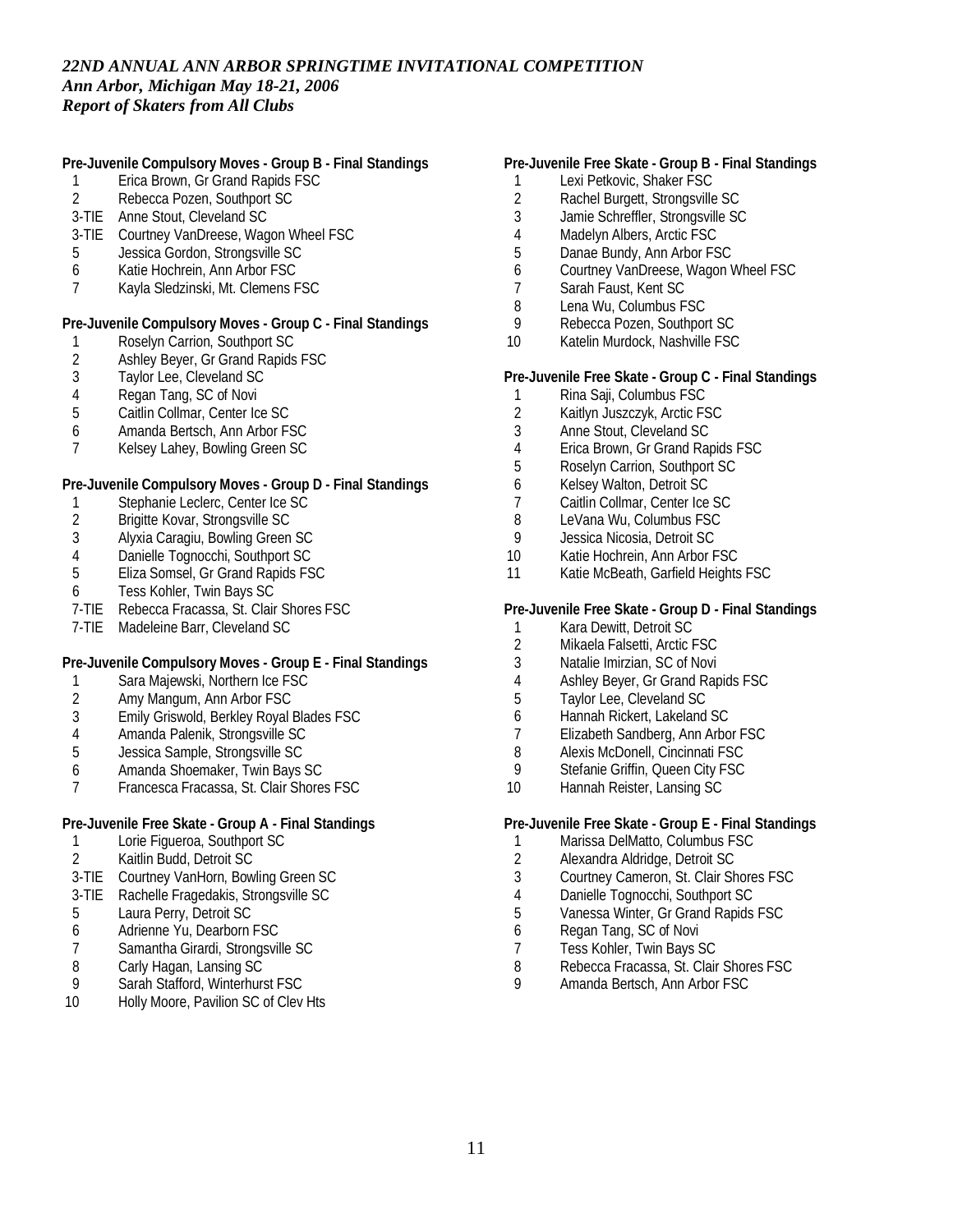**Pre-Juvenile Free skate - Group F - Final Standings**

- 1 Mary Blair, Arctic FSC
- 2 Amy Allen, Lansing SC<br>3 Rebecca Brown. Onvx-
- 3 Rebecca Brown, Onyx-Suburban SA
- 4 Stephanie Leclerc, Center Ice SC
- 5 Ellen Gabelmann, Farmington Hills FSC
- 6 Eliza Somsel, Gr Grand Rapids FSC
- 7 Ashley Berg, Lakeland SC
- 8 Amanda Shoemaker, Twin Bays SC
- 9 Lauren Shuff, Midland FSC

### **Pre-Juvenile Free Skate - Group G - Final Standings**

- 1 Beth Evans, Winterhurst FSC<br>2 Mara Thompson, Twin Bays S
- 2 Mara Thompson, Twin Bays SC
- 3 Melanie Martin, Renaissance FSC
- 4 Brigitte Kovar, Strongsville SC<br>5 Sara Maiewski, Northern Ice F.
- 5 Sara Majewski, Northern Ice FSC
- 6 Gina DeSico, Detroit SC
- 7 Taylor Peterson, Bowling Green SC
- 8 Alyxia Caragiu, Bowling Green SC
- 9 Jenna Sutton, SC of Novi
- 10 Amanda Palenik, Strongsville SC
- 11 Jessica Shoemaker, Lakeland SC<br>12 Francesca Fracassa, St. Clair Sho
- 12 Francesca Fracassa, St. Clair Shores FSC

**Pre-Juvenile Free Skate - Group H - Final Standings**

- 1 Arielle Peterson, Sk8Bay FSC<br>2 Navarre Medlock, Strongsville
- 2 Navarre Medlock, Strongsville SC
- 3 Kelly Sheehan, Troy Academy of FS
- 4 Rebecca Kather, Lakeland SC<br>5 Jessica Sample, Strongsville S
- 5 Jessica Sample, Strongsville SC
- 6 Jenna Shoemaker, Lakeland SC
- 7 Connie Achtenberg, Ann Arbor FSC
- 8 Leah Maniaci, St. Clair Shores FSC
- 9 Amy Mangum, Ann Arbor FSC
- 10-TIE Marcia Molett, Detroit SC
- 10-TIE Sara Chrzanowski, Onyx-Suburban SA

**Preliminary Solo Dance - Rhythm Blues - Final Standings**

- 1 Parviz Kanga, Strongsville SC<br>2 Nicole Daniell Atlanta FSC
- 2 Nicole Daniell, Atlanta FSC

**Preliminary Boys Compulsory Moves - Final Standings**

- 1 Braden Marks, Muskegon Lakeshore FSC
- 2 Dennis Galperin, TSX SA

### **Preliminary Boys Free Skate - Final Standings**

- 1 Timothy Sterbenz, Detroit SC<br>2 Dennis Galperin, TSX SA
- 2 Dennis Galperin, TSX SA<br>3 Dario Strazimiri, Berklev F
- Dario Strazimiri, Berkley Royal Blades FSC

### **Preliminary Compulsory Dance - Final Standings**

- 1 Kari Stausmire, Monroe FSC<br>1 Josiah Curley, Monroe FSC
- 1 Josiah Curley, Monroe FSC<br>2 Madeline Meek, Detroit SC
- Madeline Meek, Detroit SC
- 2 Clark Meek, Detroit SC

**Preliminary Compulsory Dance - Standings for the First Dance**

- 1 Kari Stausmire, Monroe FSC
- 1 Josiah Curley, Monroe FSC<br>2 Madeline Meek, Detroit SC
- 2 Madeline Meek, Detroit SC
- 2 Clark Meek, Detroit SC

**Preliminary Compulsory Dance - Standings for the Second Dance**

- 1 Kari Stausmire, Monroe FSC
- 1 Josiah Curley, Monroe FSC
- 2 Madeline Meek, Detroit SC
- 2 Clark Meek, Detroit SC

### **Preliminary Compulsory Moves - Group A - Final Standings**

- 1 Gretta Gast, Lansing SC
- 2 Madeleine Rutledge, Hiawatha SC
- 3 Mollie Boswell, Midland FSC
- 4 Charity Haylett, Bowling Green SC
- 5 Grace Gsellman, Strongsville SC
- 6 Claire Xu, Shaker FSC<br>7 Lyndsay Ream, Strong
- 7 Lyndsay Ream, Strongsville SC<br>8 Megan Rody, Indiana/World SA
- Megan Rody, Indiana/World SA

**Preliminary Compulsory Moves - Group B - Final Standings**

- 1 Shelby Dziedzic, SA of Plymouth
- 2 Hannah Miller, Lansing SC
- 3 Jessie Anderson, Strongsville SC
- 4 Nicole Daniell, Atlanta FSC
- 5 Lauren Dumas, North Suburban FSC
- 6 Natalie Fireman, Detroit SC
- 7 Lauren Zisholz, Lansing SC
- 8 Carlie Thueme, Port Huron FSC
- 9 Katy Huguenard, Indiana/World SA

**Preliminary Compulsory Moves - Group C - Final Standings**

- 1 Rachel Chang, Skokie Valley FSC
- 2 Sophia Wright Daniels, ISC of Indianapolis
- 3 Kathryn Chung, Twin Bays SC
- 4 Andrea Tou, Thornhill FSC
- 5 Laura Klier, Midland FSC
- 6 Kristen Lyon, Atlanta FSC
- 7 Carly Bullock, Lansing SC<br>8 Amanda Hastie, Strongsvil
- 8 Amanda Hastie, Strongsville SC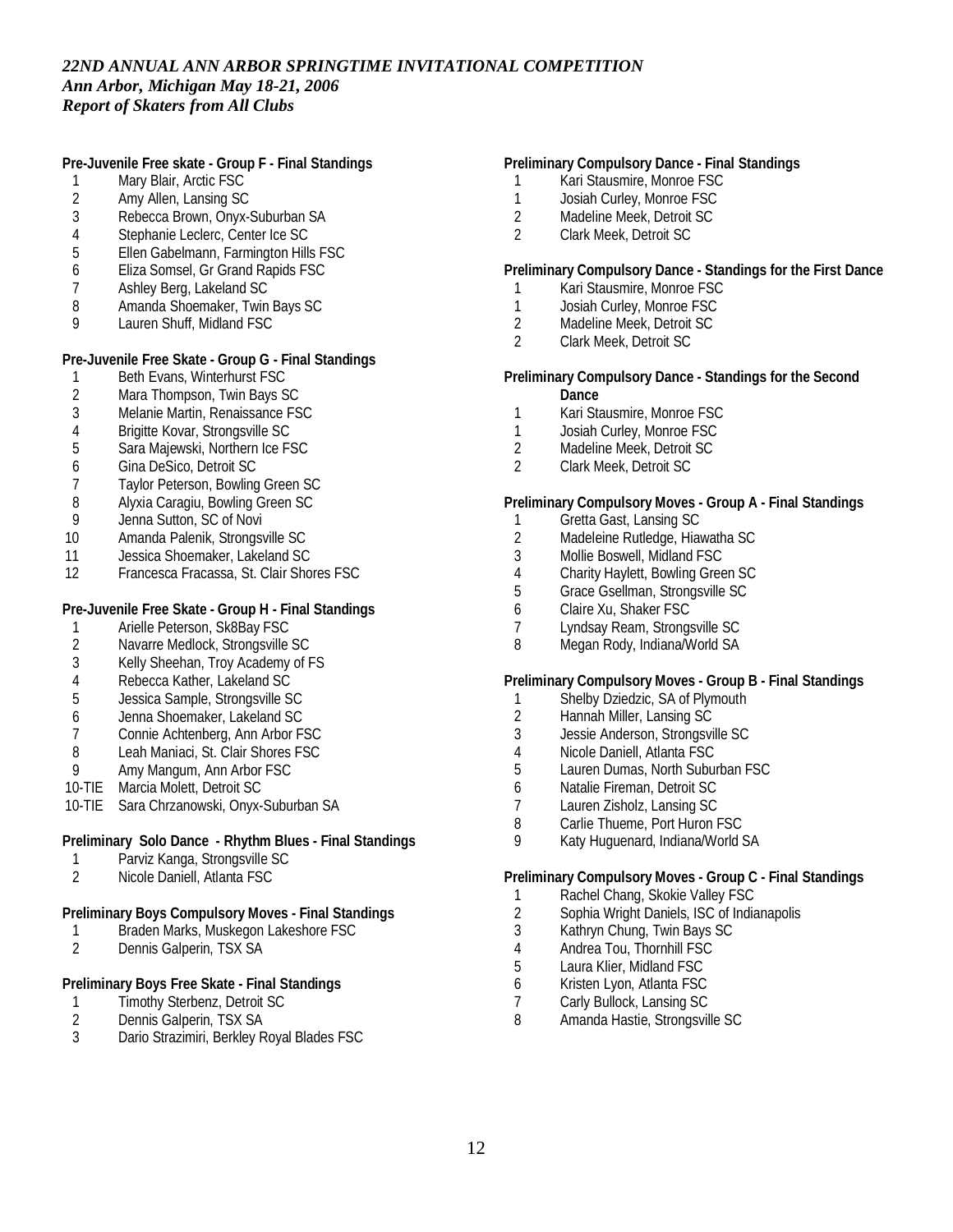**Preliminary Compulsory Moves - Group D - Final Standings**

- 1 Hannah Rickert, Lakeland SC<br>2 Rebecca Camilleri, Dearborn I
- 2 Rebecca Camilleri, Dearborn FSC<br>3 Monica Cheng, ISC of Indianapolis
- Monica Cheng, ISC of Indianapolis
- 4 Lindsey Lawson, Port Huron FSC
- 5 Adeline Huffman, Center Ice SC
- 6 Heather Baines, St. Clair Shores FSC
- 7 Paige Mason, Ann Arbor FSC
- 8 Ayuko Okano, Strongsville SC
- 9 Brianna Mascia, Winterhurst FSC

## **Preliminary Compulsory Moves - Group E - Final Standings**

- 1 Lauren Rejman, DuPage FSC<br>2 Nuria Carassa, Gr Grand Rapi
- 2 Nuria Carassa, Gr Grand Rapids FSC
- 3 Michelle Kendrek, Mt. Clemens FSC
- 4 Dorothy Cheng, Ann Arbor FSC<br>5 Lexi Perrault. Bowling Green SC
- 5 Lexi Perrault, Bowling Green SC
- 6 Rachel Trouba, Ann Arbor FSC
- 7 Korene Humbach, Garden City FSC
- 8 Genavieve Maheu, Strongsville SC

**Preliminary Compulsory Moves - Group F - Final Standings**

- 1 Brittany Montie, TSX SA<br>2 Madeline Berkowitz, Ann
- Madeline Berkowitz, Ann Arbor FSC
- 3 Ashley Raby, Garden City FSC
- 4 Kimberly Kendrek, Mt. Clemens FSC<br>5 Rachel Kull. Monroe FSC
- 5 Rachel Kull, Monroe FSC
- 6 Nora Roering, Lansing SC
- 7 Nevena Divic, Gr Grand Rapids FSC
- 8 Heather Motter, Mt. Clemens FSC
- 9 Donna Makela, St. Clair Shores FSC

**Preliminary Free Skate - Group A - Final Standings**

- 1 Meghan Koehler, Cleveland SC
- 
- 2 Gretta Gast, Lansing SC<br>3 Alyssa Harris, Canadian 3 Alyssa Harris, Canadian Ice Academy
- 4 Erin Lyddon, SC of Novi
- 5 Megan Haase, Detroit SC
- 6 Jessie Anderson, Strongsville SC
- 7 Claire Xu, Shaker FSC
- 8 Megan Rody, Indiana/World SA

**Preliminary Free Skate - Group B - Final Standings**

- 1 Hannah Miller, Lansing SC
- 2 Jessica Gordon, Strongsville SC<br>3 Ekaterina Shpilband, Ann Arbor I
- 3 Ekaterina Shpilband, Ann Arbor FSC
- Melanie Blaszkowski, St. Clair Shores FSC
- 5 Sophia Wright Daniels, ISC of Indianapolis
- 6 Melanie Laughlin, Bowling Green SC
- 7 Caitlin DeLuca, Detroit SC<br>8 Nicole Daniell. Atlanta FSC
- Nicole Daniell, Atlanta FSC
- 9 MacKenzie Elkow, SC of Novi

### **Preliminary Free Skate - Group C - Final Standings**

- 1 Kelsey Lahey, Bowling Green SC
- 2 Sally Hecksel, Lansing SC<br>3 Laura Klier, Midland FSC
- Laura Klier, Midland FSC
- 4 Bethany Buck, Queen City FSC
- 5 Alexandra Zazula, Detroit SC
- 6 Kayla Sledzinski, Mt. Clemens FSC
- 7 Giana Paolucci, SC of Novi
- 8 Kristen Lyon, Atlanta FSC
- 9 Erin Maki, Onyx-Suburban SA

# **Preliminary Free Skate - Group D - Final Standings**

- 1 Lauren Rejman, DuPage FSC<br>2 Susana Kyrtsos, Dearborn FS
- Susana Kyrtsos, Dearborn FSC
- 3 Adeline Huffman, Center Ice SC
- 4 Lindsey Lawson, Port Huron FSC
- 5 Kelsey Kavulich, Troy Academy of FS
- 6 Monica Cheng, ISC of Indianapolis
- 7 Katie Scuereb, SC of Novi
- 8 Rebecca Sievewright, Lakeland SC

#### **Preliminary Free Skate - Group E - Final Standings**

- 1 Allison Brown, Westland FSC<br>2 Lindsay Grajek, Ann Arbor FS
- Lindsay Grajek, Ann Arbor FSC
- 3 Annie Rosentreter, Detroit SC
- 4 Emily Griswold, Berkley Royal Blades FSC<br>5 Cassandra Wroten. SC of Novi
- Cassandra Wroten, SC of Novi
- 6 Maggie Blackmer, Onyx-Suburban SA
- 7 Karlyn Cassidy, Farmington Hills FSC
- 8 Michaela Palmer, Ann Arbor FSC

#### **Preliminary Free Skate - Group F - Final Standings**

- 1 Diane Elghoul, Farmington Hills FSC
- 2 Merrick Jacob, Farmington Hills FSC
- 3 Lauren Braun, Mt. Clemens FSC
- 4 Dorothy Cheng, Ann Arbor FSC
- 5 Chelsia McIver, Renaissance FSC
- 6 Alissa Arden, SC of Novi
- 7 Michelle Kendrek, Mt. Clemens FSC

**Preliminary Limited Boys - Final Standings**

- 1 Scott Boas, Toronto Cricket S&CC
- 2 Brian Johnson, Detroit SC
- 3 Maxim Shpilband, Ann Arbor FSC
- 4 Braden Marks, Muskegon Lakeshore FSC
- 5 Parviz Kanga, Strongsville SC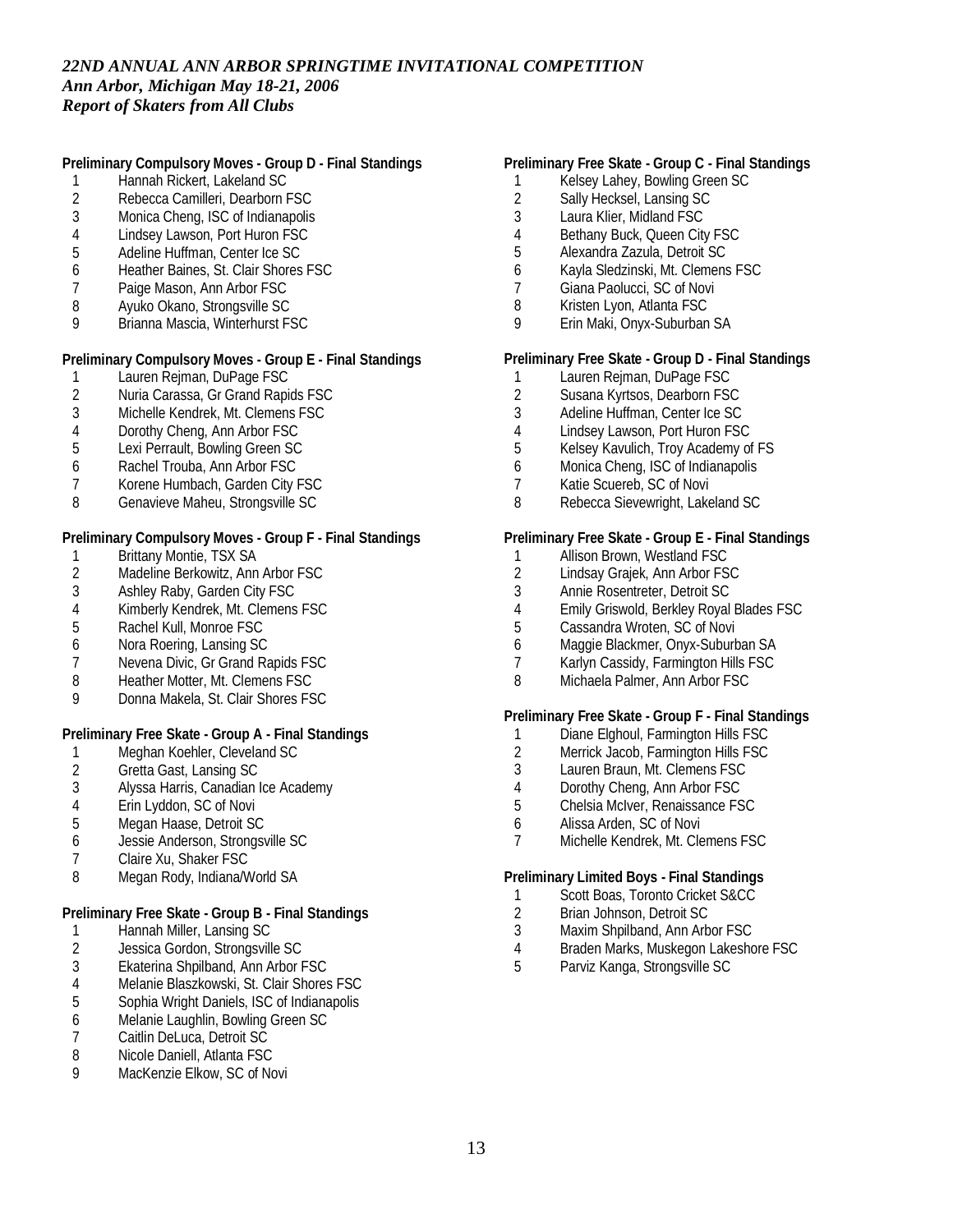**Preliminary Limited Free Skate - Group A - Final Standings**

- 1 Stephanie Cox, Arctic FSC<br>2 Emma St John, Mt. Clemen
- 2 Emma St John, Mt. Clemens FSC<br>3 Grace Gsellman. Strongsville SC
- 3 Grace Gsellman, Strongsville SC
- 4 Christina Zaitsev, Indiana/World SA
- 5 Lyndsay Ream, Strongsville SC
- 6 Heather Heimbach, SC of Novi
- 7 Charity Haylett, Bowling Green SC
- 8 Madeleine Rutledge, Hiawatha SC

**Preliminary Limited Free skate - Group B - Final Standings**

- 1 Shelby Dziedzic, SA of Plymouth<br>2 Amanda Nathanson, Skokie Valle
- 2 Amanda Nathanson, Skokie Valley FSC<br>3 Alison Freier. SC of Novi
- Alison Freier, SC of Novi
- 4 Celine Lecocq, Detroit SC<br>5 Anastacia Torossian, Lake
- 5 Anastacia Torossian, Lakeland SC
- 6 Elaina Andrews, Indiana/World SA
- 7 Carlie Thueme, Port Huron FSC
- 8 Alyssa Urban, Strongsville SC
- 9 Kourtney Strong, Arctic FSC

**Preliminary Limited Free Skate - Group C - Final Standings**

- 1 Mollie Boswell, Midland FSC<br>2 Holly Arneil, Port Huron FSC
- 2 Holly Arneil, Port Huron FSC
- 3 Katy Huguenard, Indiana/World SA
- 4 Ashley Kersten, Detroit SC<br>5 Madeline Franchock, SA of
- Madeline Franchock, SA of Plymouth
- 6 Grace Anderson, Detroit SC
- 7 Hannah Szajner, Lakeland SC
- 8 Lauren Zisholz, Lansing SC
- 9 Maria Arutyunova, North Suburban FSC

**Preliminary Limited Free Skate - Group D - Final Standings**

- 1 Rachel Chang, Skokie Valley FSC
- 2 Andrea Tou, Thornhill FSC<br>3 Ireland Portalski, St. Clair S
- Ireland Portalski, St. Clair Shores FSC
- 4 Megan Russell, TSX SA
- 5 Kathryn Chung, Twin Bays SC
- 6 Carly Bullock, Lansing SC
- 7 Amanda Hastie, Strongsville SC
- 8 Natalie Fireman, Detroit SC
- 9 Marissa Shoemaker, Lakeland SC

**Preliminary Limited Free Skate - Group E - Final Standings**

- 1 Olivia Molina, Springfield FSC<br>2 Rebecca Camilleri, Dearborn F
- 2 Rebecca Camilleri, Dearborn FSC<br>3 Tessa LeWitt, Detroit SC
- Tessa LeWitt, Detroit SC
- 4 Savannah Fish, Lakeland SC<br>5 Jessica Miller, Queen City FS
- 5 Jessica Miller, Queen City FSC
- 6 Paige Mason, Ann Arbor FSC
- 7 Brianna Mascia, Winterhurst FSC
- 8 Heather Baines, St. Clair Shores FSC
- 9 Ayuko Okano, Strongsville SC

#### **Preliminary Limited Free Skate - Group F - Final Standings**

- 1 Olivia Dorantes, Dearborn FSC<br>2 Lexi Perrault, Bowling Green SC
- 2 Lexi Perrault, Bowling Green SC<br>3 Julia Taicsich, Skokie Valley FSC
- 3 Julia Taicsich, Skokie Valley FSC
- 4 Nuria Carassa, Gr Grand Rapids FSC
- 5 Korene Humbach, Garden City FSC
- 6 Genavieve Maheu, Strongsville SC
- 7 Nicole Helmboldt, Twin Bays SC
- 8 Maggie Maier, Ann Arbor FSC
- 9 Chelsea Walker, SC of Novi

**Preliminary Limited Free Skate - Group G - Final Standings**

- 1 Summer Griesinger, SC of Novi<br>2 Brittany Montie. TSX SA
- 2 Brittany Montie, TSX SA
- 3 Cortney Kubicki, Troy Academy of FS
- 4 Rachel Kull, Monroe FSC
- 5 Angela Agius, Dearborn FSC
- 6 Alia Safa, Dearborn FSC
- 7 Madison Elkow, SC of Novi
- 8 Nevena Divic, Gr Grand Rapids FSC
- 9 Rachel Trouba, Ann Arbor FSC

**Preliminary Limited Free Skate - Group H - Final Standings**

- 1 Brittany Barclae, SC of Novi
- 
- 2 Kimberly Kendrek, Mt. Clemens FSC<br>3 Madeline Berkowitz, Ann Arbor FSC Madeline Berkowitz, Ann Arbor FSC
- 4 Meredith Carson, Berkley Royal Blades FSC<br>5 Heather Motter. Mt. Clemens FSC
- 5 Heather Motter, Mt. Clemens FSC
- 6 Sarah Kopchia, Arctic FSC
- Nora Roering, Lansing SC
- 8 Donna Makela, St. Clair Shores FSC
- 9 Rachel Sacks, Ann Arbor FSC

**Pre-Preliminary Boys Compulsory Moves - Final Standings**

- 1 Daniel McGaffin, ISC of Indianapolis<br>2 Jake Kramer, Midland FSC
- 2 Jake Kramer, Midland FSC<br>3 Michael Young, Skaters Ed
- Michael Young, Skaters Edge of W Mich

**Pre-Preliminary Compulsory Moves - Group A - Final Standings**

- 1 Emma Jacob, Midland FSC
- 2 Alexandra Parks, Lansing SC
- 3 Edith Lui, Bowling Green SC
- 4 Meghan Murphy, Port Huron FSC
- 5 Maria Mulligan, Port Huron FSC
- 6 Lauren Tecco, Strongsville SC
- 7 Jenalyn Pangborn, St. Clair Shores FSC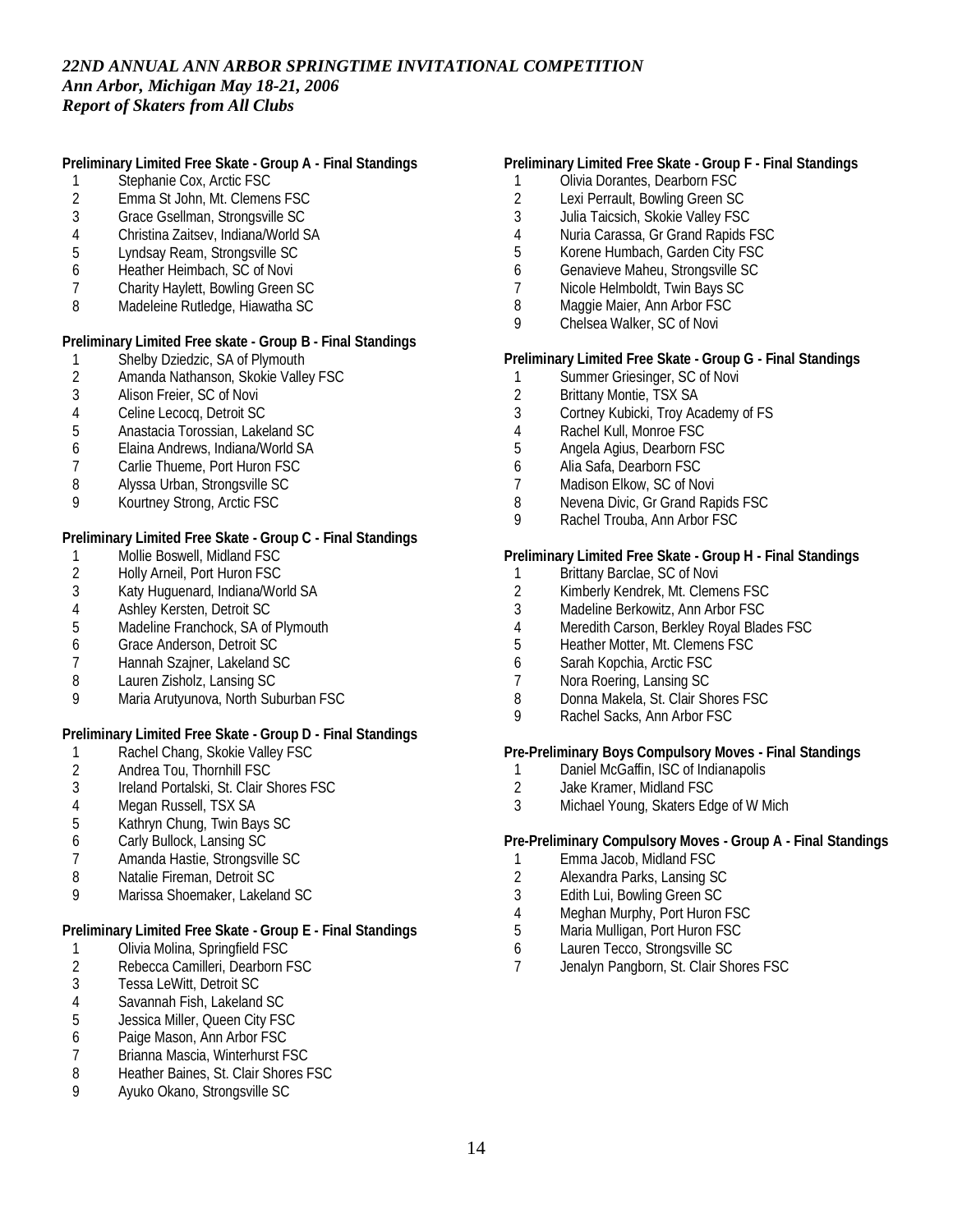**Pre-Preliminary Compulsory Moves - Group B - Final Standings**

- 1 Rachel Royfman, Individual Member
- 2 Grace Sulzman, Strongsville SC<br>3 Victoria Brown, North Suburban I
- Victoria Brown, North Suburban FSC
- 4 Jena DeWolfe, Muskegon Lakeshore FSC
- 5 Lindsey Maynard, Ann Arbor FSC
- 6 Emma VanVoorhees, Flint 4 Seasons FSC
- 7 Maureen Wu, Detroit SC
- 8 Nicole Rosenberg, St. Clair Shores FSC

**Pre-Preliminary Compulsory Moves - Group C - Final Standings**

- 1 Jenna Blackburn, Kalamazoo FSC<br>2 Courtney Toth, DuPage FSC
- 2 Courtney Toth, DuPage FSC<br>3 Melissa Yax. Wyandotte FSC
- Melissa Yax, Wyandotte FSC
- 
- 4 Bethany Callahan, Troy SC<br>5 Michaela Fretenborough, La 5 Michaela Fretenborough, Lansing SC
- 6 Hannah Hart, Port Huron FSC
- 7 Fiona Smith, Bowling Green SC
- 8 Nichole Ransberger, Port Huron FSC

**Pre-Preliminary Compulsory Moves - Group D - Final Standings**

- 1 Emily Falk, Port Huron FSC
- 2 Emily Cain, Twin Bays SC
- 3-TIE Alyssa Riihimaa, Gr Grand Rapids FSC
- 3-TIE Jacklyn Hallett, Midland FSC
- 5 Elizabeth Batista, Ann Arbor FSC
- 6 Natalie Kirst, FSC of Madison
- 7 Veronica Heitz, Port Huron FSC
- 8 Amber Moody, Muskegon Lakeshore FSC
- 9 Jessica Truszkowski, North Suburban FSC

**Pre-Preliminary Compulsory Moves - Group E - Final Standings**

- 1 Olivia Molina, Springfield FSC
- 2 Meredith Lutz, ISC of Indianapolis
- 3 Alyssa Hearth, Gr Grand Rapids FSC
- 4 Pauline Bynum, Wyandotte FSC
- 5 Catie Kramer, Midland FSC
- 6 Kirsten Kelly, Port Huron FSC
- 7 Elizabeth Seryak, Detroit SC
- 8 Morgan Phillips, SC of Novi

**Pre-Preliminary Compulsory Moves - Group F - Final Standings**

- 1 Ashley Dickinson, Monroe FSC<br>2 Samantha Houston, Garden Cit
- Samantha Houston, Garden City FSC
- 3 Chelsea Sherman, Gr Grand Rapids FSC
- 4 Angela Messina, Queen City FSC<br>5 Kari Stausmire, Monroe FSC
- 5 Kari Stausmire, Monroe FSC
- 6 Emma Hills, Ann Arbor FSC
- 7 Perry Gates, Queen City FSC<br>8 Taylor Trott, North Suburban F
- Taylor Trott, North Suburban FSC

**Pre-Preliminary Limited Boys - Final Standings**

- 1 Jake Kramer, Midland FSC<br>2 Alex Martin, Detroit SC
- 2 Alex Martin, Detroit SC<br>3 Daniel McGaffin, ISC of
- Daniel McGaffin, ISC of Indianapolis

**Pre-Preliminary Limited Free Skate - Group A - Final Standings**

- 1 Edith Lui, Bowling Green SC<br>2 Emma Jacob. Midland FSC
- 2 Emma Jacob, Midland FSC
- 3 Lauren Tecco, Strongsville SC
- 4 Remington Bennett, Lakeland SC
- 5 Alexandra Parks, Lansing SC
- 6 Jena DeWolfe, Muskegon Lakeshore FSC
- 7 Jenalyn Pangborn, St. Clair Shores FSC<br>8 Meahan Murphy, Port Huron FSC
- Meghan Murphy, Port Huron FSC
- 9 Peyton Lee, Detroit SC

**Pre-Preliminary Limited Free Skate - Group B - Final Standings**

- 1 Delaney Hoberecht, Arctic FSC
- 2 Maureen Wu, Detroit SC
- 3 Rachel Royfman, Individual Member
- 4 Alexandra McPherson, Ann Arbor FSC
- 5 Emma VanVoorhees, Flint 4 Seasons FSC
- 6 Madeline Meek, Detroit SC<br>7 Hanna Guidry, North Subur
- Hanna Guidry, North Suburban FSC
- 8 Jessica Shaw, Strongsville SC
- 9 Nicole Rosenberg, St. Clair Shores FSC

**Pre-Preliminary Limited Free Skate - Group C - Final Standings**

- 1 Bethany Callahan, Troy SC<br>2 Erin Graub, Detroit SC
- Erin Graub, Detroit SC
- 3 Grace Sulzman, Strongsville SC
- 4 Jenna Blackburn, Kalamazoo FSC
- 5 Juliana Latour, Westland FSC
- 6 Lindsey Maynard, Ann Arbor FSC
- 7 Lauren Champagne, Arctic FSC<br>8 Katie Wareck, Onvx-Suburban S
- Katie Wareck, Onyx-Suburban SA
- 9 Victoria Brown, North Suburban FSC
- 10 Susanna Wang, Ann Arbor FSC

**Pre-Preliminary Limited Free Skate - Group D - Final Standings**

- 1 Alyssa Loshinskie, Detroit SC
- 2 Michaela Fretenborough, Lansing SC
- 3 Lauren Dumas, North Suburban FSC
- 4 Karisa Yu, Lakeland SC<br>5 Gabriella Kyrtsos. Dearb
- 5 Gabriella Kyrtsos, Dearborn FSC
- 6 Allison Freeman, Onyx-Suburban SA
- Hannah Hart, Port Huron FSC
- 8 Courtney Toth, DuPage FSC
- 9 Erin Hoagland, Detroit SC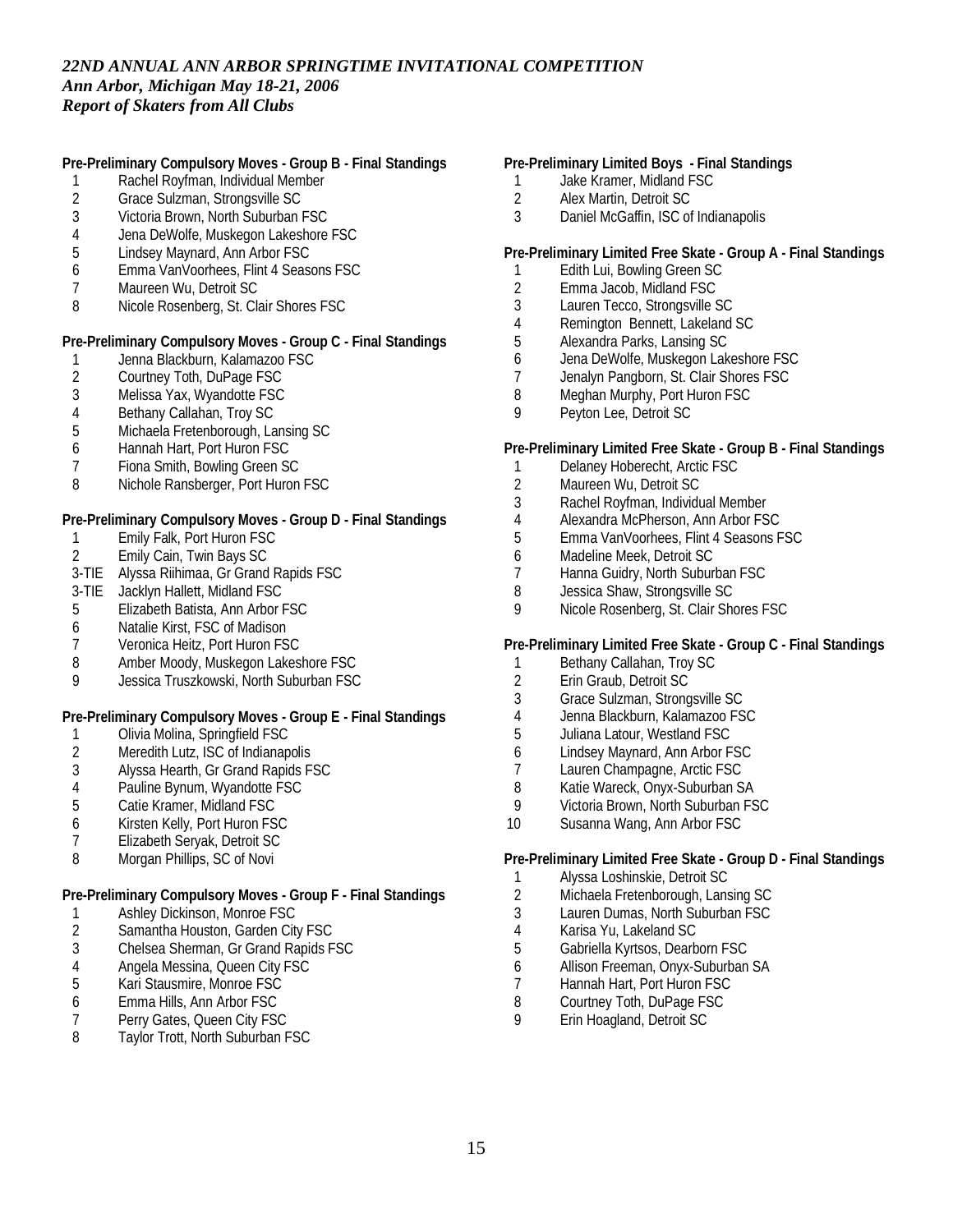**Pre-Preliminary Limited Free Skate - Group E - Final Standings**

- 1 Kelley Buc, Port Huron FSC<br>2 Emily Cain, Twin Bays SC
- 2 Emily Cain, Twin Bays SC<br>3 Julia Yuldasheva, Ann Arb
- Julia Yuldasheva, Ann Arbor FSC
- 4 Veronica Heitz, Port Huron FSC
- 5 Melissa Yax, Wyandotte FSC
- 6 Madeline Weiner, Detroit SC
- 7 Nichole Ransberger, Port Huron FSC
- 8 Elizabeth Batista, Ann Arbor FSC
- 9 Fiona Smith, Bowling Green SC

**Pre-Preliminary Limited Free Skate - Group F - Final Standings**

- 1 Jacklyn Hallett, Midland FSC<br>2 Alyssa Riihimaa, Gr Grand R
- 2 Alyssa Riihimaa, Gr Grand Rapids FSC
- 3 Emily Falk, Port Huron FSC
- 4 Paris Berry, St. Clair Shores FSC<br>5 Mikavla Eshleman. SC of Novi
- 5 Mikayla Eshleman, SC of Novi
- 6 Hailey Tramel, Troy Academy of FS
- 7 Kirsten Kelly, Port Huron FSC
- 8 Jackie Zugschwert, Queen City FSC
- 9 Jessica Truszkowski, North Suburban FSC

**Pre-Preliminary Limited Free Skate - Group G - Final Standings**

- 1 Allison Brotherton, SC of Novi
- 2 Alyssa Hearth, Gr Grand Rapids FSC<br>3 Amber Moody, Muskegon Lakeshore
- Amber Moody, Muskegon Lakeshore FSC
- 4 Catie Kramer, Midland FSC<br>5 Mackenzie Kellev. SC of No
- Mackenzie Kelley, SC of Novi
- 6 Pauline Bynum, Wyandotte FSC
- 7 Abigail Benard, Westland FSC
- 8 Vanessa Martinez, Arctic FSC
- 9 Aretha Rahim, Port Huron FSC
- 10 Natalie Kirst, FSC of Madison

**Pre-Preliminary Limited Free Skate Group I - Final Standings**

- 1 Chelsea Sherman, Gr Grand Rapids FSC<br>2 Ashley Dickinson, Monroe FSC
- Ashley Dickinson, Monroe FSC
- 3 Maura Villhauer, Lansing SC
- 4 Angela Kyrtsos, Dearborn FSC
- 5 Courtney Ring, SC of Novi
- 6 Samantha Houston, Garden City FSC
- 7 Sarah Sacks, Ann Arbor FSC
- 8 Perry Gates, Queen City FSC<br>9 Fmma Hills. Ann Arbor FSC
- 9 Emma Hills, Ann Arbor FSC
- 10 Taylor Trott, North Suburban FSC

### **Pre-Preliminary Linited Free Skate - Group H - Final Standings**

- 1 Jade Lun, St. Clair Shores FSC
- 2 Brianna Griesinger, SC of Novi<br>3 Morgan Anderson, Berkley Rov.
- Morgan Anderson, Berkley Royal Blades FSC
- 4 Alyson Wellman, Troy Academy of FS
- 5 Meredith Lutz, ISC of Indianapolis
- 6 Elizabeth Seryak, Detroit SC
- 7 Angela Messina, Queen City FSC
- 8 Kari Stausmire, Monroe FSC

**Pre-Silver Solo Dance - European Waltz - Final Standings**

- 1 Stephanie Leclerc, Center Ice SC<br>2 Amanda Bertsch, Ann Arbor FSC
- 2 Amanda Bertsch, Ann Arbor FSC<br>3 Shannon Hurst, St. Clair Shores F
- 3 Shannon Hurst, St. Clair Shores FSC
- 4 Andriana Vetor, Detroit SC<br>5 Beian Kanga, Strongsville S
- 5 Bejan Kanga, Strongsville SC
- 6 Erin Spencer, SC of Novi

#### **Pre-Silver Solo Dance - Flight A - Fourteenstep - Final Standings**

- 1 Stephanie Leclerc, Center Ice SC
- 2 Nicole Heimbach, SC of Novi
- 3 Megan Haase, Detroit SC
- 4 Tori Tafel, Atlanta FSC
- **Pre-Silver Solo Dance Flight B Fourteenstep Final Standings**
	- 1 Bejan Kanga, Strongsville SC
	- 2 Rachel Sacks, Ann Arbor FSC
	- 3 Natalie Fireman, Detroit SC
	- 4 Shannon Hurst, St. Clair Shores FSC

**Pre-Silver Solo Dance - Foxtrot - Final Standings**

- 1 Nicole Heimbach, SC of Novi
- 2 Shannon Hurst, St. Clair Shores FSC<br>3 Erin Spencer. SC of Novi
- Erin Spencer, SC of Novi
- 4 Natalie Fireman, Detroit SC
- 5 Bejan Kanga, Strongsville SC
- 6 Navarre Medlock, Strongsville SC